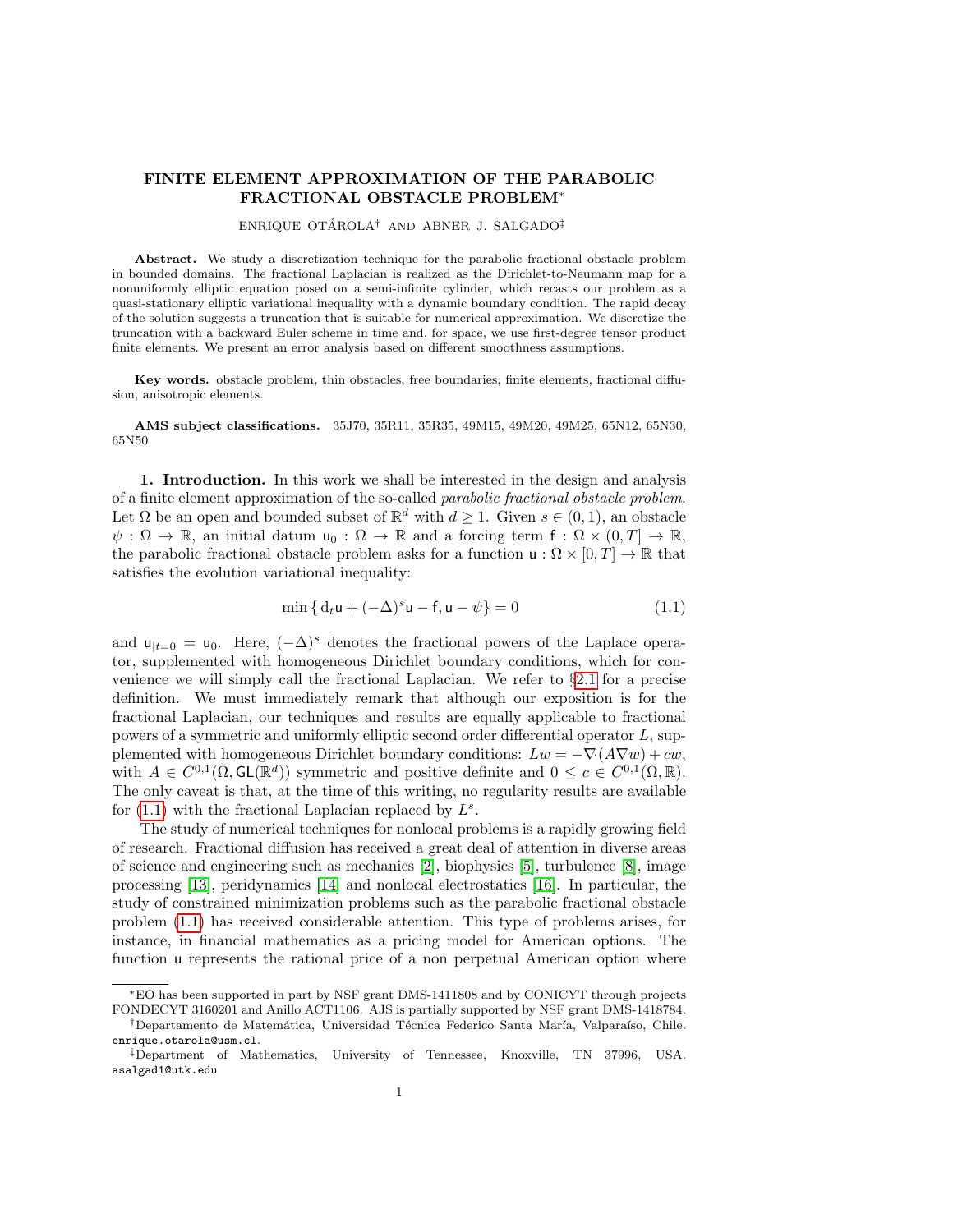the assets' prices are modeled by a Lévy process, and the payoff function is  $\psi$ ; see [\[21,](#page-20-0) [28,](#page-20-1) [30\]](#page-20-2).

Based on the Caffarelli-Silvestre extension [\[7\]](#page-19-6) in previous work we provided a comprehensive analysis of the discretization of the linear elliptic case [\[24\]](#page-20-3), evolution equations with fractional diffusion and Caputo fractional time derivative [\[25\]](#page-20-4) and the elliptic fractional obstacle problem [\[23\]](#page-20-5). In this work we proceed in our research program and show the flexibility of the ideas developed in [\[24\]](#page-20-3) by studying the parabolic fractional obstacle problem [\(1.1\)](#page-0-0). To the best of our knowledge, this is the first work that addresses the numerical approximation of this problem.

In addition to this exposition being the first one that studies approximations of problem [\(1.1\)](#page-0-0), the analysis itself comes with its own set of difficulties. Overcoming them has required us to provide several new, nontrivial, results. Let us briefly detail some of them:

- The Caffarelli-Silvestre extension is set on a semi-infinite domain, making this problem not suitable for a finite element approximation. In Proposition [3.2](#page-6-0) we show that we can, instead, consider a similar problem on a bounded domain, while only incurring in an exponentially small error in the process. This is due to the fact, proved in Lemma [3.1,](#page-5-0) that the solution to the extended version of [\(1.1\)](#page-0-0) decays exponentially in the extended variable, a result not previously available.
- Due to the limited regularity results available for this problem we propose in Theorem [5.3,](#page-11-0) for a fully discrete approximation over anisotropic meshes, an error analysis with minimal regularity that gives suboptimal rates of convergence.
- If the regularity results given in [\[6\]](#page-19-7) hold, we use these in Theorem [5.5](#page-12-0) to obtain better rates of convergence. This analysis requires a subtle interplay between Sobolev and Hölder regularity of the solution, as well as growth conditions.
- The estimates detailed in the previous two points require the existence of a positivity preserving interpolant over anisotropic meshes. Section [6](#page-14-0) provides such a construction and analyzes it.

Our presentation is organized as follows. The notation and functional setting is described in Section [2,](#page-1-0) where we also briefly describe, in  $\S2.1$ , the definition of the fractional Laplacian, its localization via the Caffarelli-Silvestre extension  $(\S2.2)$  $(\S2.2)$ and the well-posedness of the fractional parabolic obstacle problem; see  $\S 2.3$ . The numerical analysis of problem [\(1.1\)](#page-0-0) begins in Section [3,](#page-5-1) where we discuss a domain truncation that allows us, in subsequent sections, to consider a space discretization using first-degree tensor product finite elements. The time discretization and its error analysis is described in Section [4.](#page-7-0) The space discretization and its analysis is the content of Section [5:](#page-8-0) we provide an error analysis with minimal (§[5.2\)](#page-11-1) and maximal (§[5.3\)](#page-12-1) regularities. This analysis relies on the construction and approximation properties of a positivity preserving interpolant. For  $s > 3/8$  we construct an interpolant with the requisite properties in Section [6.](#page-14-0)

<span id="page-1-0"></span>2. Notation and preliminaries. In this work  $\Omega$  is a convex bounded and open subset of  $\mathbb{R}^d$  ( $d \geq 1$ ) with polyhedral boundary. Our ideas are equally applicable to domains with curved boundaries, but the exposition becomes rather cumbersome and so we prefer to avoid it. We will follow the notation of [\[24\]](#page-20-3) and define the semiinfinite cylinder and its lateral boundary by  $\mathcal{C} = \Omega \times (0,\infty)$ ,  $\partial_L \mathcal{C} = \partial \Omega \times (0,\infty)$ . For  $\gamma > 0$  we define the truncated cylinder  $\mathcal{C}_{\gamma} = \Omega \times (0, \gamma)$  and its lateral boundary  $\partial_L C_{\mathcal{Y}} = \partial \Omega \times (0, \mathcal{Y})$ . We also define the Dirichlet boundary  $\Gamma_D = \partial_L C_{\mathcal{Y}} \cup \Omega \times \{\mathcal{Y}\}.$ Since we will be dealing with objects defined on  $\mathbb{R}^d$  and  $\mathbb{R}^{d+1}$ , it will be convenient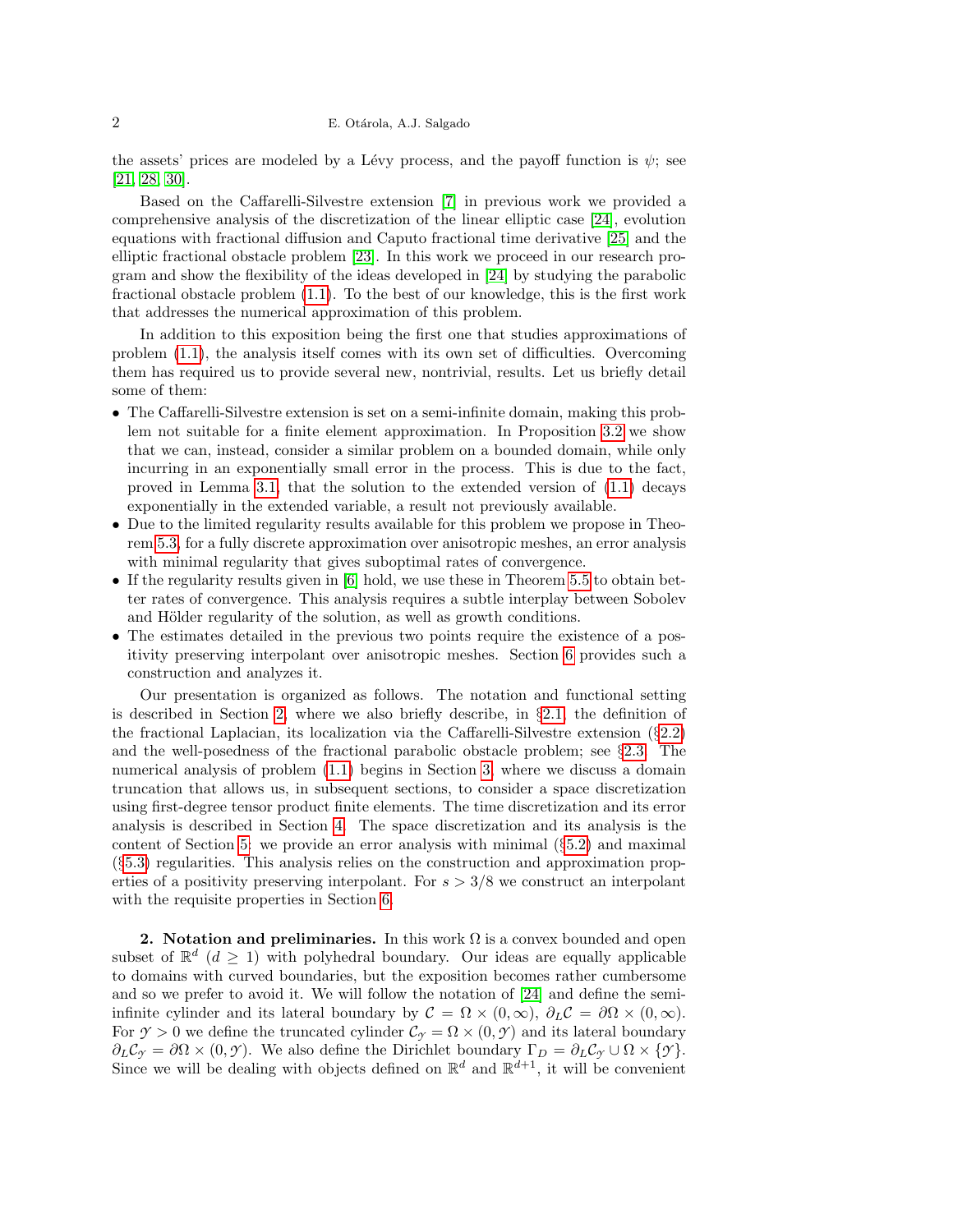to distinguish the  $d+1$ -dimension. For  $x \in \mathbb{R}^{d+1}$ , we denote

$$
x = (x^1, \dots, x^d, x^{d+1}) = (x', x^{d+1}) = (x', y), \qquad x' \in \mathbb{R}^d, y \in \mathbb{R}.
$$

Whenever X is a normed space we denote by  $\|\cdot\|_X$  its norm and by X' its dual. For normed spaces X and Y we write  $X \hookrightarrow Y$  to indicate continuous embedding. We will follow standard notation for function spaces [\[1,](#page-19-8) [31\]](#page-20-6). In addition, for an open set  $D \subset \mathbb{R}^N$ ,  $N \geq 1$ , if  $\omega$  is a weight and  $p \in (1,\infty)$  we denote the Lebesgue space of p-integrable functions with respect to the measure  $\omega dx$  by  $L^p(\omega, D)$ ; see [\[15,](#page-19-9) [20,](#page-19-10) [32\]](#page-20-7). Similar notation will be used for weighted Sobolev spaces. If  $T > 0$  and  $\phi: D \times [0, T] \to \mathbb{R}$ , we consider  $\phi$  as a function of t with values in a Banach space X,  $\phi : [0, T] \ni t \mapsto \phi(t) \equiv \phi(\cdot, t) \in X$ . For  $1 \leq p \leq \infty$  we will say that  $\phi \in L^p(0, T; X)$  if the mapping  $t \mapsto ||\phi(t)||_X$  is in  $L^p(0,T)$ . We also introduce the space  $BV(0,T;X)$  of X-valued functions of bounded variation [\[4,](#page-19-11) Definition A.2]

$$
\text{Var}_X g := \sup_{\mathcal{P}} \left\{ \sum_{j=1}^J \|g(r_j) - g(r_{j-1})\|_X \right\} < \infty,
$$

where the supremum is taken over all partitions  $\mathcal{P} = \{0 = r_0 < \ldots < r_j < \ldots < r_J =$ T} of the time interval [0, T]. We recall that if  $g \in BV(0,T;X)$ , then at every point  $t_0 \in [0, T)$  there exists the *right* limit  $g_+(t_0) = \lim_{t \downarrow t_0} g(t)$  [\[4,](#page-19-11) Lemma A.1].

Let  $\mathcal{K} \in \mathbb{N}$  be the number of time steps. We define the uniform time step as  $\tau = T/K$  and we set  $t_k = k\tau$ ,  $k = 0, \ldots, K$ . Given a function  $w : [0, T] \to X$ , we denote  $w^k = w(t_k) \in X$  and  $w^{\tau} = \{w^k\}_{k=0}^{\mathcal{K}} \subset X$ . For any sequence  $W^{\tau} \subset X$ , we define the piecewise constant interpolant  $\overline{W}^{\tau} \in L^{\infty}(0,T;X)$  by

$$
\bar{W}^{\tau}(t) = W^{k+1} \quad t \in (t_k, t_{k+1}], \quad k = 0, \dots, \mathcal{K} - 1.
$$

We also define the piecewise linear interpolant  $\hat{W}^{\tau} \in C([0,T];X)$  by

$$
\hat{W}^{\tau}(t) = \frac{t - t_k}{\tau} W^{k+1} + \frac{t_{k+1} - t}{\tau} W^k \quad t \in [t_k, t_{k+1}], \quad k = 0, \dots, \mathcal{K} - 1.
$$

The first order backward difference operator  $\mathfrak d$  is defined by  $\mathfrak dW^{k+1} = W^{k+1} - W^k$ . We note that  $d_t \hat{W}^{\tau}(t) = \tau^{-1} \mathfrak{d} W^{k+1}$  for all  $t \in (t_k, t_{k+1})$  and  $k = 0, \ldots, \mathcal{K} - 1$ . Finally, we also notice that, for any sequence  $W^{\tau} \subset X$  and  $p \in [1, \infty)$ , we have

$$
\left\| \bar{W}^{\tau} \right\|_{L^{p}(0,T;X)} = \left( \tau \sum_{k=1}^{K} \left\| W^{k} \right\|_{X}^{p} \right)^{1/p},
$$

and  $||\bar{W}^{\tau}||_{L^{\infty}(0,T;X)} = ||\hat{W}^{\tau}||_{L^{\infty}(0,T;X)} = \max \{||W^k||_X : k = 0, \ldots, \mathcal{K}\}.$ 

The relation  $a \leq b$  indicates that  $a \leq Cb$  for a constant that does not depend on either  $a$  or  $b$ , but it might depend on the problem data. The value of  $C$  might change at each occurrence.

<span id="page-2-0"></span>2.1. The fractional Laplacian. For a bounded domain there are several ways, not necessarily equivalent, to define the fractional Laplacian; see [\[24\]](#page-20-3) for a discussion. As in [\[24\]](#page-20-3) we will adopt that based on spectral theory [\[3\]](#page-19-12). Namely, since  $-\Delta : \mathcal{D}(\Delta) \subset$  $L^2(\Omega) \to L^2(\Omega)$  is an unbounded, positive and closed operator with dense domain  $\mathcal{D}(\Delta) = H_0^1(\Omega) \cap H^2(\Omega)$  and its inverse is compact, there is a countable collection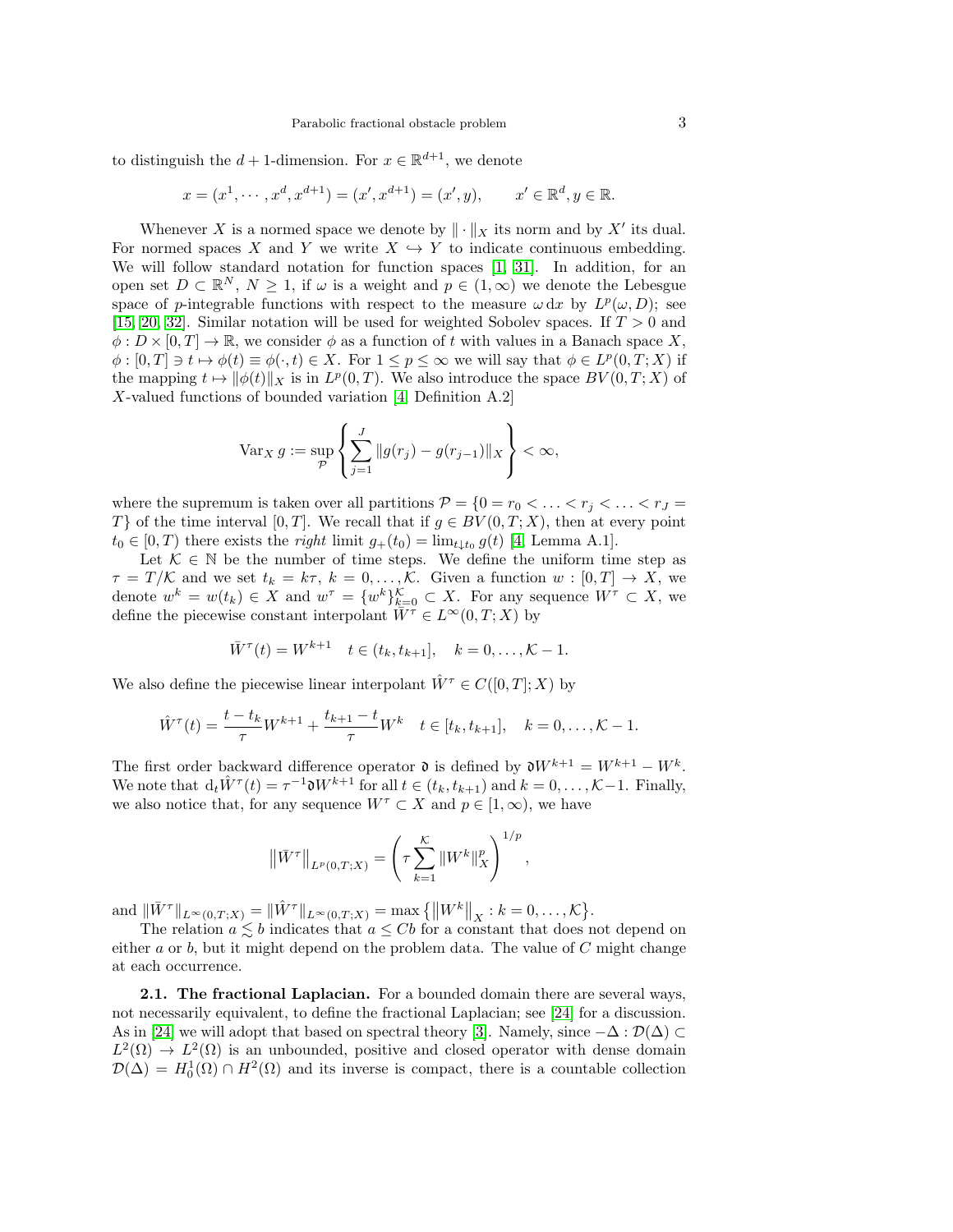of eigenpairs  $\{\lambda_l, \varphi_l\}_{l \in \mathbb{N}} \subset \mathbb{R}^+ \times H_0^1(\Omega)$  such that  $\{\varphi_l\}_{l \in \mathbb{N}}$  is an orthonormal basis of  $L^2(\Omega)$  and an orthogonal basis of  $H_0^1(\Omega)$ . If  $w \in C_0^{\infty}(\Omega)$ 

$$
w = \sum_{l \in \mathbb{N}} w_l \varphi_l, \qquad w_l = \int_{\Omega} w \varphi_l \, \mathrm{d}x',
$$

then, for any  $s \in (0,1)$ , we define  $(-\Delta)^s w = \sum_{l \in \mathbb{N}} \lambda_l^s w_l \varphi_l$ , As it is well known, the theory of intermediate Hilbert spaces presented in [\[22,](#page-20-8) Chapter 1] shows that  $\mathcal{D}((-\Delta)^{s/2}) = \mathbb{H}^s(\Omega) = [L^2(\Omega), H_0^1(\Omega)]_s$ , i.e., the real interpolation between  $L^2(\Omega)$ and  $H_0^1(\Omega)$ . Consequently, the definition of  $(-\Delta)^s$  can be extended by density to the space  $\mathbb{H}^s(\Omega)$ . If, for  $0 < s < 1$ , we denote by  $\mathbb{H}^{-s}(\Omega)$  the dual space of  $\mathbb{H}^s(\Omega)$ , then  $(-\Delta)^s : \mathbb{H}^s(\Omega) \to \mathbb{H}^{-s}(\Omega)$  is an isomorphism.

<span id="page-3-0"></span>2.2. The Caffarelli-Silvestre extension problem. The Caffarelli-Silvestre result [\[7,](#page-19-6) [24\]](#page-20-3), requires us to deal with a nonuniformly elliptic equation. With this in mind, we define the weighted Sobolev space

$$
\hat{H}_L^1(y^\alpha, C) = \{ w \in H^1(y^\alpha, C) : w = 0 \text{ on } \partial_L C \}.
$$

Since  $\alpha \in (-1,1)$ ,  $|y|^{\alpha}$  belongs to the Muckenhoupt class  $A_2(\mathbb{R}^{n+1})$ ; see [\[11,](#page-19-13) [32\]](#page-20-7). Consequently,  $\hat{H}_L^1(y^\alpha, \mathcal{C})$  is a Hilbert space, and smooth functions are dense in  $\hat{H}_L^1(y^\alpha, \mathcal{C})$ (cf. [\[32,](#page-20-7) Proposition 2.1.2, Corollary 2.1.6]).

As  $[24, \text{inequality } (2.21)]$  shows, the following *weighted Poincaré inequality* holds:

<span id="page-3-5"></span>
$$
||w||_{L^2(y^{\alpha}, \mathcal{C})} \lesssim ||\nabla v||_{L^2(y^{\alpha}, \mathcal{C})}, \quad \forall w \in \mathring{H}_L^1(y^{\alpha}, \mathcal{C}).
$$
\n(2.1)

Then, the seminorm of  $H^1(y^{\alpha}, \mathcal{C})$  is equivalent to the norm in  $\hat{H}_L^1(y^{\alpha}, \mathcal{C})$ . For  $w \in$  $H^1(y^\alpha, \mathcal{C})$  $H^1(y^\alpha, \mathcal{C})$  $H^1(y^\alpha, \mathcal{C})$  we denote by  $\text{tr}_\Omega w$  the trace of w onto  $\Omega \times \{0\}$ . We recall ([\[24,](#page-20-3) Prop. 2.5])

<span id="page-3-4"></span>
$$
\operatorname{tr}_{\Omega} \mathring{H}_L^1(y^{\alpha}, \mathcal{C}) = \mathbb{H}^s(\Omega), \qquad \|\operatorname{tr}_{\Omega} w\|_{\mathbb{H}^s(\Omega)} \le C_{\operatorname{tr}_{\Omega}} \|w\|_{\mathring{H}_L^1(y^{\alpha}, \mathcal{C})}. \tag{2.2}
$$

The seminal work of Caffarelli and Silvestre [\[7,](#page-19-6) [24\]](#page-20-3) showed that the operator  $(-\Delta)$ <sup>s</sup> can be realized as the Dirichlet-to-Neumann map for a nonuniformly elliptic boundary value problem. Namely, if  $\mathcal{U} \in \hat{H}^1_L(y^\alpha, \mathcal{C})$  solves

<span id="page-3-2"></span>
$$
-\nabla (y^{\alpha}\nabla \mathcal{U}) = 0 \text{ in } \mathcal{C}, \qquad \mathcal{U} = 0 \text{ on } \partial_L \mathcal{C}, \qquad \partial_{\nu}^{\alpha} \mathcal{U} = d_s f \text{ on } \Omega \times \{0\}, \tag{2.3}
$$

where  $\alpha = 1 - 2s$ ,  $\partial_{\nu}^{\alpha} \mathcal{U} = -\lim_{y \downarrow 0} y^{\alpha} \mathcal{U}_y$  and  $d_s = 2^{\alpha} \Gamma(1 - s) / \Gamma(s)$  is a normalization constant, then  $u = \text{tr}_{\Omega} \mathcal{U} \in \mathbb{H}^{s}(\Omega)$  solves

<span id="page-3-3"></span>
$$
(-\Delta)^s u = f. \tag{2.4}
$$

The reader is referred to [\[24\]](#page-20-3) for a detailed and thorough exposition on how the groundbreaking identity given by [\(2.3\)](#page-3-2) can be used to design and analyze an efficient finite element approximation of solutions to [\(2.4\)](#page-3-3).

<span id="page-3-1"></span>**2.3.** The parabolic fractional obstacle problem. Given an obstacle  $\psi$  that satisfies  $\psi \in \mathbb{H}^s(\Omega)$ , let

$$
\mathcal{K}(\Omega) = \{ w \in \mathbb{H}^s(\Omega) : w(x') \ge \psi(x') \ a.e. \ x' \in \Omega \}
$$

be the convex set of admissible functions, and let  $\text{Ind}_{\mathcal{K}(\Omega)}$  be its indicator function, which, since  $\mathcal{K}(\Omega)$  is closed and convex, is a non-smooth lower-semi-continuous convex function. We consider the energy

$$
J(\phi)=\frac{1}{2}\|\phi\|^2_{\mathbb{H}^s(\Omega)}+\mathsf{Ind}_{\mathcal{K}(\Omega)}(\phi).
$$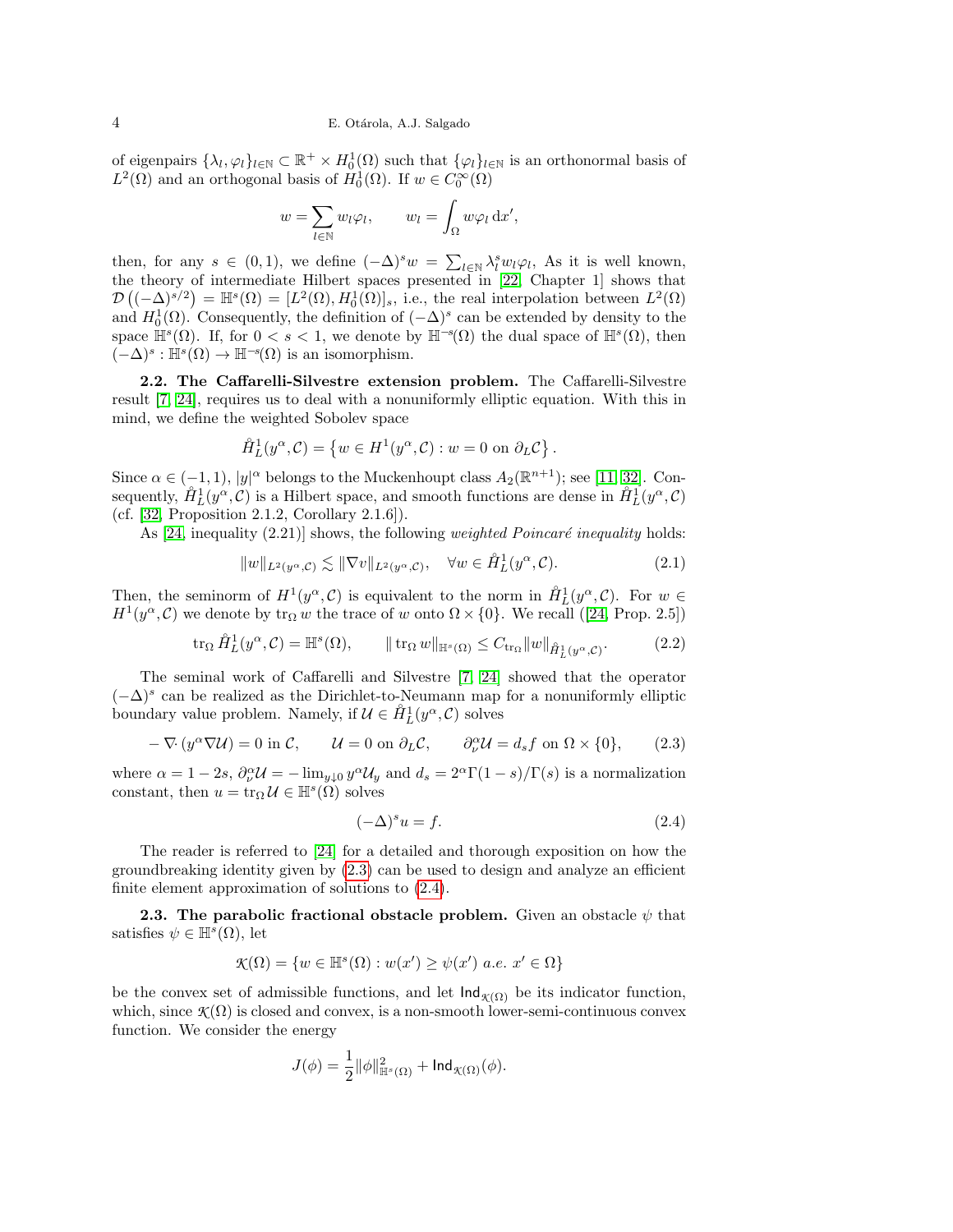With this notation, the parabolic fractional obstacle problem can be understood as the gradient flow for  $J$ , or an evolution equation for a maximal monotone operator: Given an initial datum  $u_0 \in L^2(\Omega)$  and a function  $f \in L^2(0,T;L^2(\Omega))$ , find u such that  $u(0) = u_0$  and it solves the differential inclusion

<span id="page-4-0"></span>
$$
d_t u(t) + \partial J(u(t)) \ni f(t) \quad a.e. \ t \in (0, T). \tag{2.5}
$$

Problem [\(2.5\)](#page-4-0) can be equivalently understood as an evolution variational inequality: Find u such that  $u(t) \in \mathcal{K}(\Omega)$  and for a.e.  $t \in (0, T)$  and all  $\phi \in \mathcal{K}(\Omega)$ 

<span id="page-4-1"></span>
$$
(\mathrm{d}_t \mathsf{u}(t), \mathsf{u}(t) - \phi)_{L^2(\Omega)} + \langle (-\Delta)^s \mathsf{u}(t), \mathsf{u}(t) - \phi \rangle \le (\mathsf{f}(t), \mathsf{u}(t) - \phi)_{L^2(\Omega)},\tag{2.6}
$$

and  $\mathsf{u}(0) = \mathsf{u}_0$ . Here and in what follows  $(\cdot, \cdot)_{L^2(\Omega)}$  denotes the inner product of  $L^2(\Omega)$ and  $\langle \cdot, \cdot \rangle$  the duality pairing between  $\mathbb{H}^{-s}(\Omega)$  and  $\mathbb{H}^{s}(\Omega)$ .

From these formulations existence and uniqueness of solutions and a priori estimates can be easily obtained with standard techniques on maximal monotone operators  $[4]$ . For instance, if u solves  $(2.6)$ , then it satisfies the energy estimate

$$
\|u\|_{L^{\infty}(0,T;L^2(\Omega))}^2+\|u\|_{L^2(0,T;\mathbb{H}^s(\Omega))}^2\lesssim \mathfrak{D}^2,
$$

where we denoted

<span id="page-4-3"></span>
$$
\mathfrak{D}^2 = \mathfrak{D}^2(\mathsf{u}_0, \mathsf{f}, \psi) = \|\mathsf{u}_0\|_{L^2(\Omega)}^2 + \|\mathsf{f}\|_{L^2(0,T;L^2(\Omega))}^2 + \|\psi\|_{\mathbb{H}^s(\Omega)}^2.
$$
 (2.7)

If  $f \in L^2(0,T;L^2(\Omega))$  and  $u_0 \in \mathcal{K}(\Omega)$ , then there exists a unique *strong solution*, that is  $u \in C^{0}([0, T]; L^{2}(\Omega))$  which is locally absolutely continuous in  $(0, T)$  and satisfies [\(2.6\)](#page-4-1) at almost every point. In addition, we have that  $u \in H^1(0,T; L^2(\Omega))$  and the mapping  $t \mapsto J(\mathsf{u}(t))$  is locally absolutely continuous in  $(0, T]$ , which implies that  $u \in W_{loc}^{1,1}(0,T;\mathbb{H}^s(\Omega))$ , and that the following estimate holds [\[4,](#page-19-11) Theorem 3.6]

$$
\|\,\mathrm{d}_t\mathsf{u}(t)\|^2_{L^2(\Omega)}+\frac{1}{2}\,\mathrm{d}_t\|\mathsf{u}(t)\|^2_{\mathbb{H}^s(\Omega)}=(\mathsf{f},\,\mathrm{d}_t\mathsf{u}(t))_{L^2(\Omega)}\quad a.e.\; t\in(0,T).
$$

If, moreover,  $u_0 \in \mathcal{D}(\partial J)$  and  $f \in BV(0,T; L^2(\Omega))$ , then  $u \in C^{0,1}([0,T]; L^2(\Omega))$  [\[4,](#page-19-11) Proposition 3.3. Finally, if  $f \in W^{1,1}(0,T;L^2(\Omega))$  we have

<span id="page-4-2"></span>
$$
\frac{1}{2} d_t \| d_t \mathsf{u}(t) \|_{L^2(\Omega)}^2 \leq (\mathsf{f}_t, d_t \mathsf{u}(t))_{L^2(\Omega)},
$$

in the distributional sense.

Let us now use the Caffarelli–Silvestre extension detailed in §[2.1](#page-2-0) to write an obstacle problem that is equivalent to [\(2.6\)](#page-4-1). To do this, we define the set

$$
\mathcal{K}(\mathcal{C}) = \left\{ w \in \mathring{H}_L^1(y^\alpha, \mathcal{C}) : \text{tr}_\Omega w(x') \ge \psi(x') \text{ a.e. } x' \in \Omega \right\}.
$$

Problem [\(2.6\)](#page-4-1) can then be equivalently stated as: Find  $\mathscr{U}: [0,T] \to \mathscr{K}(\mathcal{C})$  such that for a.e.  $t \in (0, T)$  and every  $\phi \in \mathcal{K}(\mathcal{C})$ 

$$
(\operatorname{tr}_{\Omega} d_t \mathscr{U}(t), \operatorname{tr}_{\Omega}(\mathscr{U}(t) - \phi))_{L^2(\Omega)} + a(\mathscr{U}(t), \mathscr{U}(t) - \phi)
$$
  
\$\leq\$ 
$$
(f, \operatorname{tr}_{\Omega}(\mathscr{U}(t) - \phi))_{L^2(\Omega)}, \quad (2.8)
$$

with tr<sub>Ω</sub>  $\mathcal{U}(0) = u_0$ . Here the bilinear form a is defined by

$$
a(w, \phi) = \frac{1}{d_s} \int_{\mathcal{C}} y^{\alpha} \nabla w \nabla \phi \,dx' \,dy, \quad \forall w, \phi \in \hat{H}_L^1(y^{\alpha}, \mathcal{C}).
$$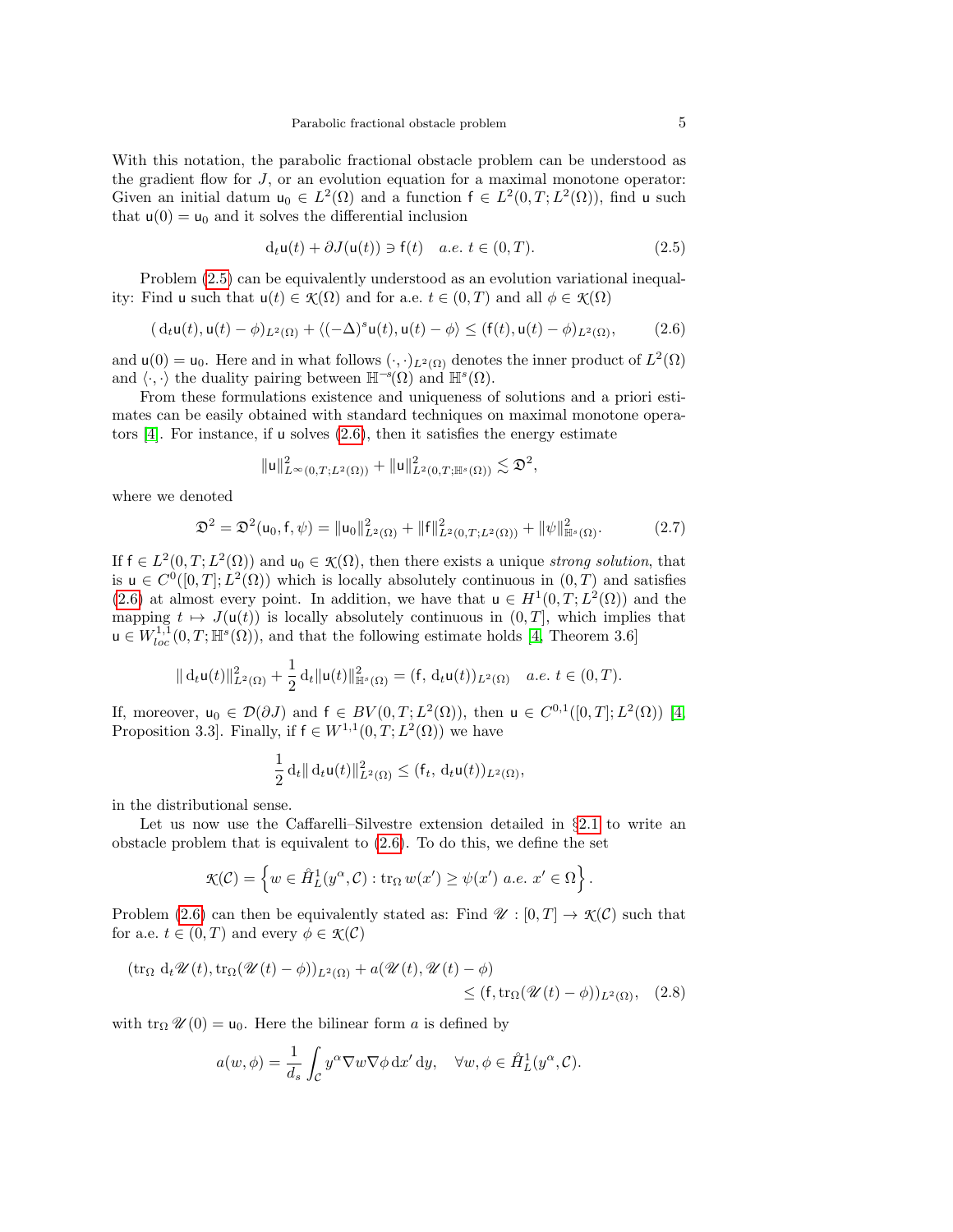## 6 E. Otárola, A.J. Salgado

The description of the functional setting for problem [\(2.8\)](#page-4-2), together with existence and uniqueness results, follow the analysis developed for problem [\(2.5\)](#page-4-0); see [\[4,](#page-19-11) [27\]](#page-20-9). In particular, we have the energy inequality

<span id="page-5-3"></span>
$$
\|\operatorname{tr}_{\Omega}\mathscr{U}\|_{L^{\infty}(0,T;L^{2}(\Omega))}^{2} + \|\mathscr{U}\|_{L^{2}(0,T;\hat{H}_{L}^{1}(y^{\alpha},\mathcal{C}))}^{2} \lesssim \mathfrak{D}^{2},\tag{2.9}
$$

where  $\mathfrak D$  is defined in [\(2.7\)](#page-4-3). We shall be more specific on the smoothness of the data and the consequences on the regularity of the solution when we perform the discretization and its analysis. Let us now contempt ourselves with mentioning that, provided  $\mathscr U$  is sufficiently smooth, the following complementarity system holds:

$$
\mathcal{Z} := \partial_{\nu}^{\alpha} \mathscr{U} + d_s \operatorname{tr}_{\Omega} d_t \mathscr{U} - d_s \mathsf{f} \ge 0, \quad \operatorname{tr}_{\Omega} \mathscr{U} - \psi \ge 0, \quad \mathcal{Z} (\operatorname{tr}_{\Omega} \mathscr{U} - \psi) = 0.
$$

<span id="page-5-1"></span>3. Truncation. The variational inequality [\(2.8\)](#page-4-2) is posed on a infinite domain and, consequently, it cannot be directly approximated with finite element-like techniques. A first step towards the discretization is to truncate the domain  $\mathcal C$  to a bounded cylinder  $\mathcal{C}_{\gamma} = \Omega \times (0, \gamma)$  and study the effect of this truncation. We begin with a result that shows the exponential decay of the solution to [\(2.8\)](#page-4-2); compare with [\[24,](#page-20-3) Proposition 3.1], [\[23,](#page-20-5) Lemma 4.8] and [\[25,](#page-20-4) Proposition 22].

<span id="page-5-0"></span>LEMMA 3.1 (exponential decay). If  $u_0 \in \mathcal{K}(\Omega)$ ,  $f \in L^2(0,T;L^2(\Omega))$  and  $\psi \in$  $\mathbb{H}^s(\Omega)$ , then, for every  $\mathcal{Y} \geq 1$ , we have

$$
\|\nabla \mathscr{U}\|_{L^2(0,T;L^2(y^\alpha,\Omega\times(\mathscr{Y},\infty))}\lesssim e^{-\mathscr{Y}/2}\mathfrak{D},
$$

where the hidden constant does not depend on neither  $\mathscr U$  nor the problem data.

*Proof.* Consider, for a.e.  $t \in (0, T]$ , the function  $w(t) \in \hat{H}_L^1(y^\alpha, \mathcal{C})$  that solves

<span id="page-5-2"></span>
$$
\nabla (y^{\alpha} \nabla w(t)) = 0 \text{ in } \mathcal{C}, \quad w(t)_{|\partial_L \mathcal{C}} = 0, \quad \text{tr}_{\Omega} w(t) = \text{tr}_{\Omega} \mathscr{U}(t) \text{ on } \Omega \times \{0\}. \tag{3.1}
$$

Since  $\mathscr U$  solves the fractional parabolic obstacle problem [\(2.8\)](#page-4-2) and problem [\(3.1\)](#page-5-2) has a unique solution, we immediately conclude that for a.e.  $t \in (0, T]$ , we have  $w(t) = \mathscr{U}(t)$ . We now apply the decay estimate of [\[24,](#page-20-3) Proposition 4.1] to problem [\(3.1\)](#page-5-2) to obtain

$$
\|\nabla w(t)\|_{L^2(y^{\alpha}, \Omega \times (\mathcal{Y}, \infty))} \lesssim e^{-\mathcal{Y}/2} \|\operatorname{tr}_{\Omega} \mathcal{U}(t)\|_{\mathbb{H}^s(\Omega)}.
$$

Finally, integrating over time, and invoking the trace estimate [\(2.2\)](#page-3-4) and the stability estimate [\(2.9\)](#page-5-3) for problem [\(2.8\)](#page-4-2) in terms of  $u_0$ , f and  $\psi$ , we arrive at

$$
\|\nabla w\|_{L^2(0,T;L^2(y^\alpha,\Omega\times(\mathcal{Y},\infty))}\lesssim e^{-\mathcal{Y}/2}\|\mathcal{U}\|_{L^2(0,T;\hat{H}_L^1(y^\alpha,\mathcal{C}))}\lesssim e^{-\mathcal{Y}/2}\mathfrak{D},
$$

where  $\mathfrak D$  is defined in [\(2.7\)](#page-4-3). This concludes the proof.  $\Box$ 

The exponential decay of Lemma [3.1](#page-5-0) allows us to consider a truncated version of the variational inequality [\(2.8\)](#page-4-2). To write this problem we define, for  $\gamma \geq 1$ , the Sobolev space

$$
\mathring{H}^1_L(y^\alpha, \mathcal{C}_{\mathcal{I}}) = \left\{ w \in H^1(y^\alpha, \mathcal{C}_{\mathcal{I}}) : w_{|\Gamma_D} = 0 \right\},\,
$$

the convex set of admissible functions

$$
\mathcal{K}(\mathcal{C}_{\mathcal{F}}) = \left\{ w \in \hat{H}_L^1(y^{\alpha}, \mathcal{C}_{\mathcal{F}}) : \text{tr}_{\Omega} w(x') \ge \psi(x') \ a.e. \ x' \in \Omega \right\}
$$

and the bilinear form

$$
a_{\mathcal{F}}(w,\phi) = \frac{1}{d_s} \int_{\mathcal{C}_{\mathcal{F}}} y^{\alpha} \nabla w \nabla \phi \,dx' \,dy \quad \forall w,\phi \in \mathring{H}_L^1(y^{\alpha}, \mathcal{C}_{\mathcal{F}}).
$$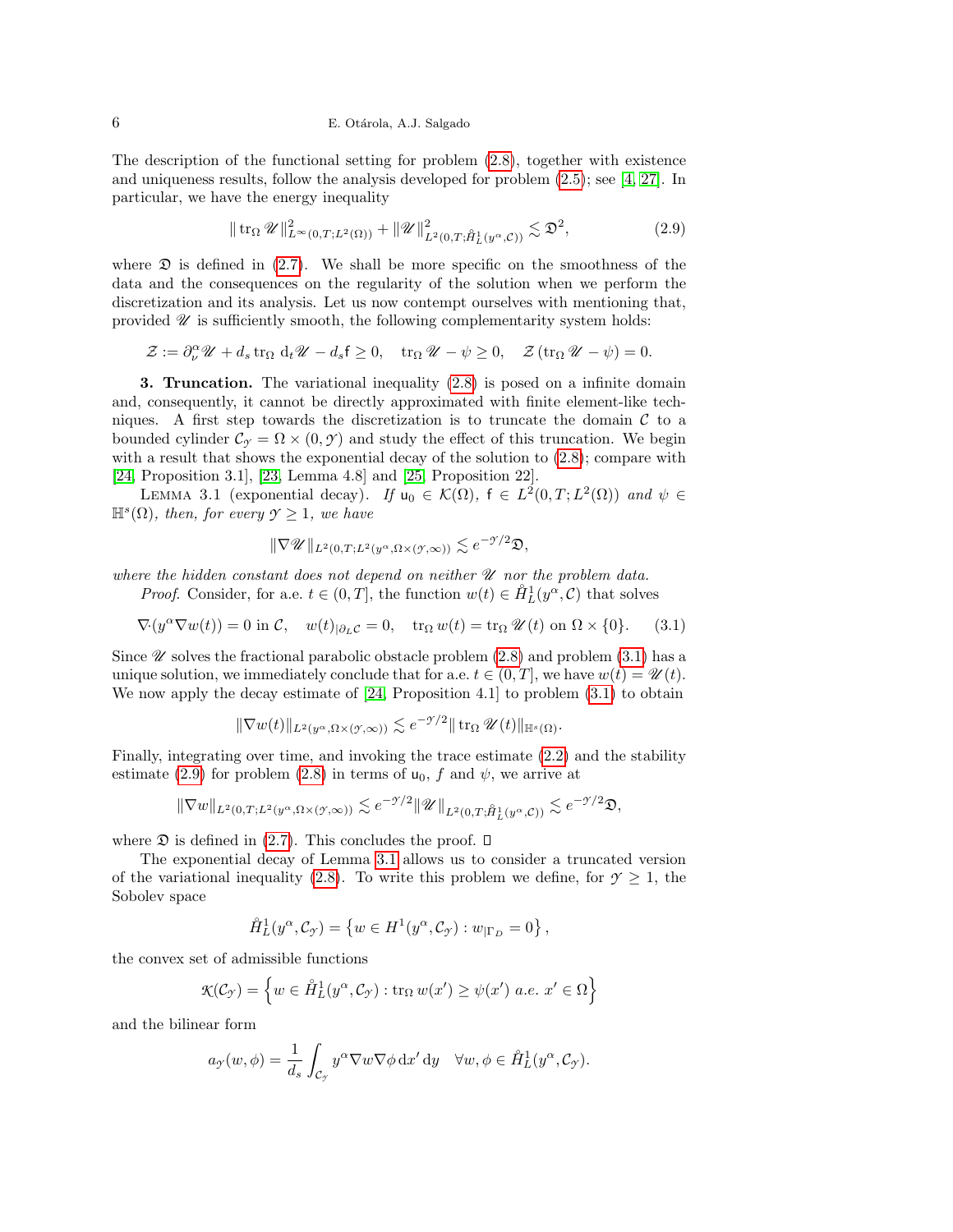With these definitions we consider the following truncated problem: Find  $v : [0, T] \rightarrow$  $\mathcal{K}(\mathcal{C}_{\gamma})$  such that  $\text{tr}_{\Omega} v(0) = u_0$  and for a.e.  $t \in (0, T)$  and all  $\phi \in \mathcal{K}(\mathcal{C}_{\gamma})$ 

<span id="page-6-2"></span>
$$
(\operatorname{tr}_{\Omega} d_t v(t), \operatorname{tr}_{\Omega} (v(t) - \phi))_{L^2(\Omega)} + a_{\mathcal{T}}(v(t), v(t) - \phi) \leq (\mathbf{f}, \operatorname{tr}_{\Omega} (v(t) - \phi))_{L^2(\Omega)}. \tag{3.2}
$$

The analysis of this problem follows that of  $(2.5)$ , developed in §[2.3.](#page-3-1) For brevity, we only present the energy estimate

<span id="page-6-4"></span>
$$
\|\operatorname{tr}_{\Omega} v\|_{L^{\infty}(0,T;L^{2}(\Omega))}^{2} + \|v\|_{L^{2}(0,T;\hat{H}_{L}^{1}(y^{\alpha},\mathcal{C}_{\mathcal{I}}))}^{2} \lesssim \mathfrak{D}^{2}.
$$
\n(3.3)

We define  $\mathcal{H}_{\alpha}: \mathbb{H}^s(\Omega) \to \mathring{H}_L^1(y^{\alpha}, \mathcal{C}_{\mathcal{I}})$ , the truncated  $\alpha$ -harmonic extension operator as follows: if  $w \in \mathbb{H}^s(\Omega)$ , then  $\mathcal{W} = \mathcal{H}_\alpha w \in \mathring{H}_L^1(y^\alpha, \mathcal{C}_{\gamma})$  solves

<span id="page-6-1"></span> $\nabla (y^{\alpha}\nabla W) = 0$  in  $\mathcal{C}_{\mathcal{I}}$ ,  $W = 0$  on  $\partial_L \mathcal{C}_{\mathcal{I}} \cup \Omega \times \{\mathcal{I}\}$ ,  $W = w$  on  $\Omega \times \{0\}$ . (3.4)

We recall [\[24,](#page-20-3) Theorem 2.7] for problem [\(3.4\)](#page-6-1). If  $w \in \mathbb{H}^{1+s}(\Omega)$  and  $\beta > 2\alpha + 1$ , then

<span id="page-6-5"></span>
$$
\|\nabla \nabla_{x'} \mathcal{W}\|_{L^2(y^{\alpha}, \mathcal{C}_{\mathcal{Y}})} + \|\partial_{yy} \mathcal{W}\|_{L^2(y^{\beta}, \mathcal{C}_{\mathcal{Y}})} \lesssim \|w\|_{\mathbb{H}^{1+s}(\Omega)}.
$$
\n(3.5)

The following result shows that by considering  $(3.2)$  instead of  $(2.8)$  we only incur in an exponentially small error; compare with [\[24,](#page-20-3) Lemma 3.3], [\[25,](#page-20-4) Lemma 24] and [\[23,](#page-20-5) Proposition 4.20].

<span id="page-6-0"></span>PROPOSITION 3.2 (exponential error estimate). Let  $\mathcal U$  and v be the solutions of [\(2.8\)](#page-4-2) and [\(3.2\)](#page-6-2), respectively. Then, for  $\gamma \geq 1$ , we have

$$
\|\operatorname{tr}_{\Omega}(\mathscr{U}-v)\|_{L^{\infty}(0,T;L^{2}(\Omega))}^{2}+\|\nabla(\mathscr{U}-v)\|_{L^{2}(0,T;L^{2}(y^{\alpha},\mathcal{C}_{\mathcal{I}}))}^{2}\lesssim e^{-\mathcal{I}/4}\mathfrak{D}^{2},
$$

where the hidden constant does not depend on neither  $\mathcal{U}, v$ , nor the problem data.

*Proof.* By a trivial zero extension we realize that the solution v to problem  $(3.2)$ belongs to  $\mathcal{K}(\mathcal{C})$ , then we can set  $\phi = v$  in [\(2.8\)](#page-4-2). We would like to set  $\phi = \mathcal{U}$  in [\(3.2\)](#page-6-2) but, although it satisfies the constraints, it is not an admissible test function, as it does not have a vanishing trace at  $y = \gamma$ . For this reason, instead, we set  $\phi = \rho \mathscr{U}$  in [\(3.2\)](#page-6-2), where  $\rho \in W^{1,\infty}(0,\infty)$  is the following smooth cutoff function:

$$
\rho(y) = 1 \quad 0 \le y \le \frac{\gamma}{2}, \qquad \rho(y) = \frac{2}{\gamma}(\gamma - y) \quad \frac{\gamma}{2} < y < \gamma, \qquad \rho(y) = 0 \quad \gamma \ge y.
$$

With these choices of test functions we add the ensuing inequalities to obtain

$$
\frac{1}{2} d_t \|\operatorname{tr}_{\Omega}(\mathscr{U}-v)\|_{L^2(\Omega)}^2 + a(\mathscr{U}, \mathscr{U}-v) \le a_{\mathscr{I}}(v, \rho\mathscr{U}-v).
$$

We now notice that

$$
a(\mathscr{U}, \mathscr{U} - v) = a_{\mathscr{I}}(\mathscr{U}, \mathscr{U} - v) + ||\nabla \mathscr{U}||_{L^2(\mathscr{Y}^{\alpha}, \Omega \times (\mathscr{Y}, \infty))}^2 \ge a_{\mathscr{I}}(\mathscr{U}, \mathscr{U} - v),
$$

so that we obtain

<span id="page-6-3"></span>
$$
\frac{1}{2} d_t \| \operatorname{tr}_{\Omega} (\mathcal{U} - v) \|_{L^2(\Omega)}^2 + a_{\mathcal{I}} (\mathcal{U} - v, \mathcal{U} - v) \le a_{\mathcal{I}} (v, (\rho - 1) \mathcal{U}). \tag{3.6}
$$

It remains then to bound the right hand side of [\(3.6\)](#page-6-3). A straightforward computation reveals that if  $y < \gamma/2$  we have that  $(\rho - 1)\mathscr{U} \equiv 0$ , otherwise

$$
|\nabla(\rho-1)\mathscr{U}|^2 \le 2\left(\frac{4}{\gamma^2}\mathscr{U}^2 + |\nabla\mathscr{U}|^2\right),\,
$$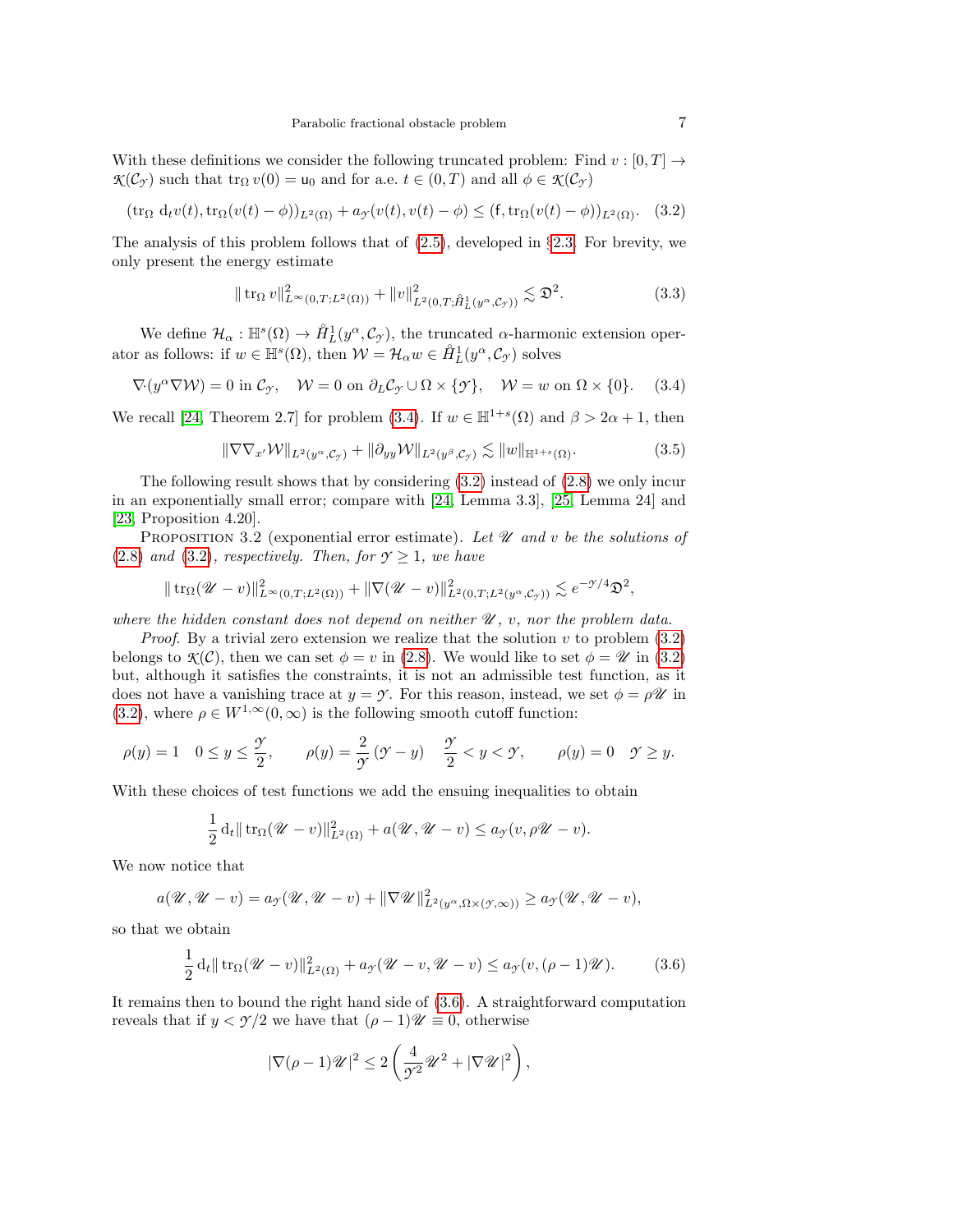and thus

$$
\|\nabla(\rho-1)\mathscr{U}\|_{L^2(y^{\alpha},\mathcal{C}_{\mathcal{I}})}^2 \leq 2\left(\frac{4}{\mathcal{I}^2}\int_{\mathcal{I}/2}^{\mathcal{I}}\int_{\Omega}y^{\alpha}|\mathscr{U}|^2\,\mathrm{d}x'\,\mathrm{d}y + \int_{\mathcal{I}/2}^{\mathcal{I}}\int_{\Omega}y^{\alpha}|\nabla\mathscr{U}|^2\,\mathrm{d}x'\,\mathrm{d}y\right).
$$

Invoking a version of the Poincaré inequality [\(2.1\)](#page-3-5) based on the interval  $[\mathcal{Y}/2, \mathcal{Y}]$ , we conclude  $\|\nabla(\rho-1)\mathscr{U}\|_{L^2(y^{\alpha},\mathcal{C}_{\mathcal{Y}})}^2 \lesssim \|\nabla \mathscr{U}\|_{L^2(y^{\alpha},\Omega \times (\mathcal{Y}/2,\mathcal{Y}))}^2$ . We now use this estimate in [\(3.6\)](#page-6-3) and integrate in time to obtain

$$
\| \operatorname{tr}_{\Omega} (\mathcal{U} - v)(t) \|_{L^2(\Omega)}^2 + \int_0^t \| \nabla (\mathcal{U} - v)(s) \|_{L^2(y^{\alpha}, \mathcal{C}_{\mathcal{I}})}^2 ds
$$
  
\$\leq \|\nabla v\|\_{L^2(0,T;L^2(y^{\alpha}, \mathcal{C}\_{\mathcal{I}}))} \|\nabla \mathcal{U}\|\_{L^2(0,T;L^2(y^{\alpha}, \Omega \times (\mathcal{I}/2, \infty)))} \lesssim e^{-\mathcal{I}/4} \mathfrak{D}^2\$,

where the last inequality follows from Lemma [3.1,](#page-5-0) the fact that  $\text{tr}_{\Omega}(\mathscr{U}-v)_{|t=0}=0$ and the stability estimate [\(3.3\)](#page-6-4) of [\(3.2\)](#page-6-2) in terms of  $\mathfrak{D}$ . Since t is arbitrary this implies the desired estimate.

<span id="page-7-0"></span>4. Time discretization. We now proceed with the time discretization of problem [\(1.1\)](#page-0-0). We could directly apply a suitable time discretization scheme to either [\(2.5\)](#page-4-0), [\(2.6\)](#page-4-1) or [\(2.8\)](#page-4-2) and then argue, for instance, by using the results of [\[27\]](#page-20-9). However, with the exponential convergence result of Proposition [3.2](#page-6-0) at hand we will consider the time discretization of the truncated problem [\(3.2\)](#page-6-2) based on the implicit Euler method.

The discrete scheme computes the sequence  $V^{\tau} \subset \mathcal{K}(\mathcal{C}_{\mathcal{I}})$ , an approximation to the solution to problem [\(3.2\)](#page-6-2) at each time step. We initialize the scheme by setting

<span id="page-7-2"></span>
$$
\operatorname{tr}_{\Omega} V^0 = \mathsf{u}_0,\tag{4.1}
$$

and for  $k = 0, \ldots \mathcal{K} - 1$ , let  $V^{k+1} \in \mathcal{K}(\mathcal{C}_{\mathcal{I}})$  be such that, for every  $\phi \in \mathcal{K}(\mathcal{C}_{\mathcal{I}})$ ,

<span id="page-7-1"></span>
$$
\left(\operatorname{tr}_{\Omega} \frac{\mathfrak{d} V^{k+1}}{\tau}, \operatorname{tr}_{\Omega} (V^{k+1} - \phi)\right)_{L^2(\Omega)} + a_{\mathcal{I}} (V^{k+1}, V^{k+1} - \phi) \leq (\mathfrak{f}^{k+1}, \operatorname{tr}_{\Omega} (V^{k+1} - \phi))_{L^2(\Omega)},
$$
\n(4.2)

where  $\mathfrak d$  is defined in Section [2](#page-1-0) and  $f^{k+1} = \tau^{-1} \int_{t_k}^{t_{k+1}} f dt \in L^2(\Omega)$ .

Existence and uniqueness of a solution to  $(4.2)$  follows directly from standard arguments on variational inequalities [\[4,](#page-19-11) [17\]](#page-19-14). The approximate solution to problem [\(1.1\)](#page-0-0) is then defined by the sequence  $\hat{U}^{\tau} \subset \mathbb{H}^{s}(\Omega)$  where

<span id="page-7-3"></span>
$$
U^{\tau} = \text{tr}_{\Omega} V^{\tau}.
$$
\n
$$
(4.3)
$$

REMARK 4.1 (locality). The main advantage of scheme  $(4.1)$ – $(4.2)$  is its local nature, which mimics that of problem [\(2.8\)](#page-4-2).

Let us now show the stability of the scheme.

<span id="page-7-4"></span>PROPOSITION 4.2 (stability). Assume that  $u_0 \in \mathcal{K}(\Omega)$  and  $f \in L^2(0,T; L^2(\Omega)),$ then  $\hat{U}^{\tau} \in L^{\infty}(0,T; L^{2}(\Omega))$  and  $\hat{V}^{\tau} \in L^{2}(0,T; \hat{H}^{1}_{L}(y^{\alpha}, \mathcal{C}_{\mathcal{I}}))$  uniformly in  $\tau$ .

*Proof.* Set  $\phi = \mathcal{H}_{\alpha}\psi$  in [\(4.2\)](#page-7-1), where  $\mathcal{H}_{\alpha}$  is the  $\alpha$ -harmonic extension operator introduced in [\(3.4\)](#page-6-1). Upon denoting  $W^{\tau} = V^{\tau} - \mathcal{H}_{\alpha} \psi$  we obtain

$$
\left(\operatorname{tr}_\Omega \frac{\mathfrak{d} W^{k+1}}{\tau}, \operatorname{tr}_\Omega W^{k+1}\right)_{L^2(\Omega)} + a_{\mathcal{T}}(W^{k+1}, W^{k+1}) \le
$$

$$
(\mathsf{f}^{k+1}, \operatorname{tr}_\Omega W^{k+1})_{L^2(\Omega)} + a_{\mathcal{T}}(\mathcal{H}_\alpha \psi, W^{k+1}).
$$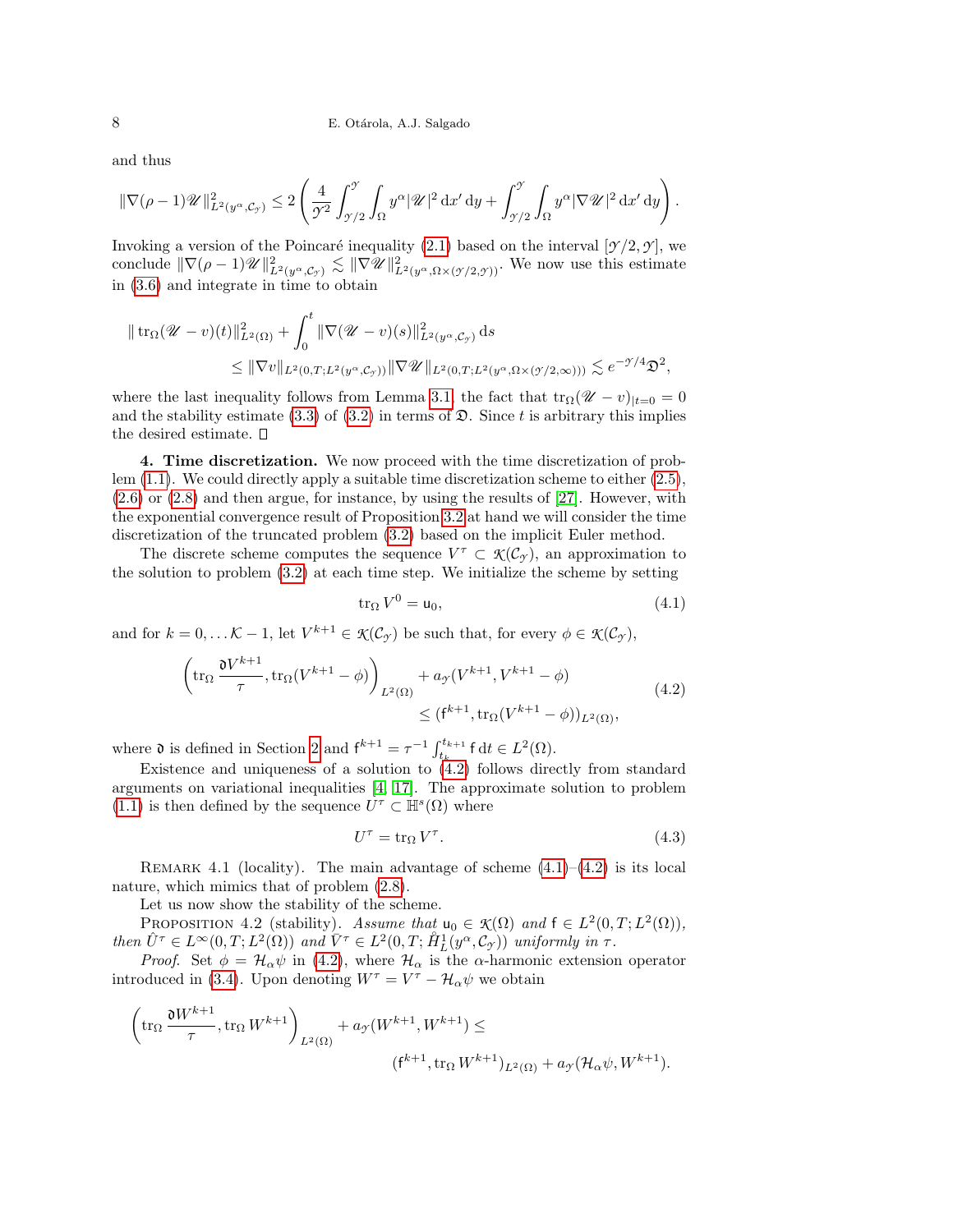The Cauchy Schwartz inequality and summation over  $k$  yields the result.  $\square$ 

The error analysis of  $(4.1)$ – $(4.2)$  follows from the general theory presented in [\[27\]](#page-20-9). To present it we introduce the error

<span id="page-8-3"></span>
$$
E(v, V^{\tau}) = || \operatorname{tr}_{\Omega}(v - \hat{V}^{\tau}) ||_{L^{\infty}(0,T;L^{2}(\Omega))} + || \nabla(v - \bar{V}^{\tau}) ||_{L^{2}(0,T;L^{2}(y^{\alpha}, \mathcal{C}_{\mathcal{Y}}))}, \qquad (4.4)
$$

where  $\bar{V}^{\tau}$  and  $\hat{V}^{\tau}$  are defined in Section [2.](#page-1-0) We also define

<span id="page-8-2"></span>
$$
\mathcal{E}(\mathbf{u}, U^{\tau}) = \|\mathbf{u} - \hat{U}^{\tau}\|_{L^{\infty}(0,T;L^{2}(\Omega))} + \|\mathbf{u} - \bar{U}^{\tau}\|_{L^{2}(0,T;\mathbb{H}^{s}(\Omega))}.
$$
(4.5)

<span id="page-8-1"></span>COROLLARY 4.3 (error estimates in time I). If  $u_0 \in \mathcal{K}(\Omega)$  and  $f \in L^2(0,T; L^2(\Omega)),$ then the solutions v of [\(3.2\)](#page-6-2) and  $V^{\tau}$  of [\(4.1\)](#page-7-2)–[\(4.2\)](#page-7-1) satisfy the uniform estimate

$$
E(v, V^{\tau}) \lesssim \tau^{1/2} \left( \| \mathsf{u}_0 \|_{\mathbb{H}^s(\Omega)} + \| \mathsf{f} \|_{L^2(0,T;L^2(\Omega))} \right).
$$

If, on the other hand, we have that  $u_0 \in \mathcal{K}(\Omega) \cap \mathbb{H}^{2s}(\Omega)$ ,  $f \in BV(0,T;L^2(\Omega))$  and  $f^k = f_+(t_k)$ , then

$$
E(v, V^{\tau}) \lesssim \tau(\|\mathsf{f}_{+}(0) - (-\Delta)^{s}\mathsf{u}_{0}\|_{L^{2}(\Omega)} + \text{Var}_{L^{2}(\Omega)}\mathsf{f}).
$$

In these estimates the hidden constants do not depend on  $v, V^{\tau}$  nor the problem data. *Proof.* See Theorem 3.16 and Theorem 3.20 of [\[27\]](#page-20-9).  $\square$ 

The following result combines Corollary [4.3,](#page-8-1) the Caffarelli-Silvestre result [\[7\]](#page-19-6), the trace estimate [\(2.2\)](#page-3-4) and the exponential error estimate of Proposition [3.2.](#page-6-0)

<span id="page-8-4"></span>COROLLARY 4.4 (error estimates in time II). Assume that  $u_0 \in \mathcal{K}(\Omega)$  and  $f \in$  $L^2(0,T;L^2(\Omega))$ , then the solution u of [\(2.6\)](#page-4-1) and the approximation  $U^{\tau}$  defined by [\(4.3\)](#page-7-3) satisfy the uniform estimate

$$
\mathcal{E}(\mathsf{u},U^\tau)\lesssim \tau^{1/2}\left(\|\mathsf{u}_0\|_{\mathbb{H}^s(\Omega)}+\|\mathsf{f}\|_{L^2(0,T;L^2(\Omega))}\right)+e^{-\mathfrak{H}/8}\mathfrak{D}.
$$

If we have that  $u_0 \in \mathcal{K}(\Omega) \cap \mathbb{H}^{2s}(\Omega)$ ,  $f \in BV(0,T; L^2(\Omega))$  and  $f^k = f_+(t_k)$ , then

$$
\mathcal{E}(\mathbf{u},U^\tau)\lesssim \tau(\| \mathbf{f}_+(0)-(-\Delta)^s \mathbf{u}_0\|_{L^2(\Omega)}+ \mathrm{Var}_{L^2(\Omega)}\,\mathbf{f})+e^{-\mathcal{T}/8}\mathfrak{D},
$$

where in both estimates the hidden constants depend solely on the problem data.

*Proof.* The definition of  $\mathcal{E}(\mathsf{u}, U^{\tau})$ , given in [\(4.5\)](#page-8-2), the Caffarelli-Silvestre extension result  $\text{tr}_{\Omega} \mathscr{U} = \text{u} [7, 24]$  $\text{tr}_{\Omega} \mathscr{U} = \text{u} [7, 24]$  $\text{tr}_{\Omega} \mathscr{U} = \text{u} [7, 24]$  and estimate  $(2.2)$  yield  $\mathcal{E}(\text{u}, U^{\tau}) \lesssim E(\mathscr{U}, V^{\tau})$ , where E is defined in  $(4.4)$ . Notice now that E is sublinear in its first argument, so that

$$
\mathcal{E}(\mathbf{u}, U^{\tau}) \lesssim E(v, V^{\tau}) + || \operatorname{tr}_{\Omega}(\mathscr{U}-v) ||_{L^{\infty}(0,T;L^{2}(\Omega))} + ||\mathscr{U}-v||_{L^{2}(0,T;L^{2}(y^{\alpha}, \mathcal{C}_{\mathcal{T}}))},
$$

The result now follows from combining Corollary [4.3](#page-8-1) and Proposition [3.2.](#page-6-0)  $\square$ 

<span id="page-8-0"></span>5. Space discretization. The results of previous sections are important in two aspects. First, we were able to replace the original parabolic fractional obstacle problem [\(1.1\)](#page-0-0) (or any of its variants discussed in §[2.3\)](#page-3-1) by an equivalent one that involves a local operator  $(2.8)$  and is posed on the semi-infinite cylinder C. Then, we considered a truncated version [\(3.2\)](#page-6-2) of our problem, that is posed on the *bounded domain*  $\mathcal{C}_{\gamma}$ , while just incurring in an exponentially small error in the process. This is important because we shall discretize in space using first-degree tensor product finite elements. Section [4](#page-7-0) presents a first order discretization in time and applies the general theory of discretizations of nonlinear evolution equations [\[27\]](#page-20-9) to provide an error analysis.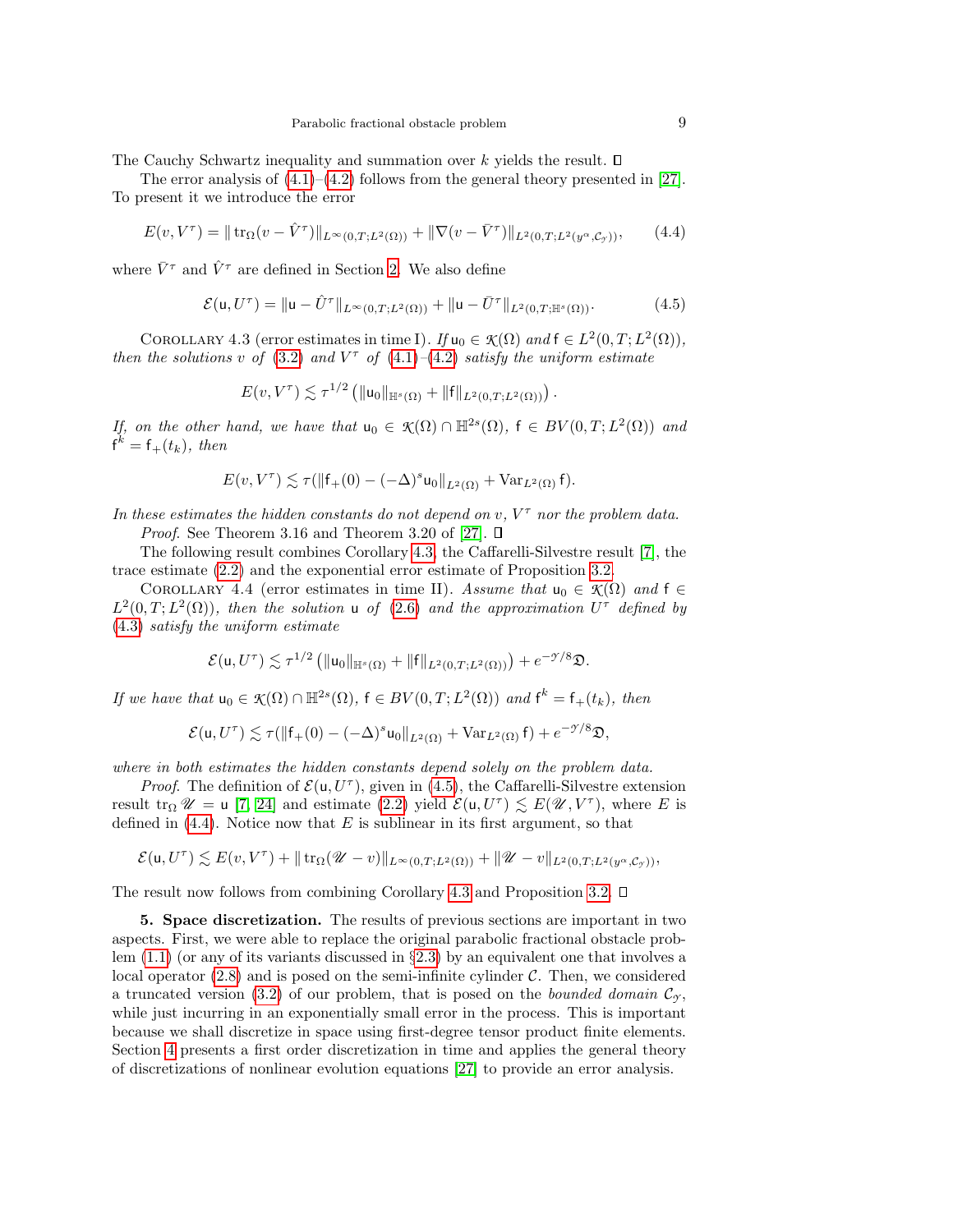## 10 E. Otárola, A.J. Salgado

It remains then to discretize in space and to study its effect. We will follow [\[23,](#page-20-5) [24,](#page-20-3) [25\]](#page-20-4), where it is shown that  $U$ , solution of [\(2.3\)](#page-3-2), possesses a singularity as  $y \downarrow 0$ , so that the use of anisotropic meshes in the extended direction y is imperative if one wishes to obtain a quasi-optimal approximation error. The latter combines asymptotic properties of Bessel functions with polynomial interpolation theory on weighted Sobolev spaces [\[26\]](#page-20-10), which is valid for tensor product elements that exhibit a large aspect ratio in y. These references also show how to exploit the tensor product structure of  $\mathcal{C}_{\gamma}$  to design such a mesh. For convenience we recall this construction.

Let  $\mathscr{T}_{\Omega} = \{K\}$  be a conforming and shape regular triangulation of  $\Omega$  into cells K that are isoparametrically equivalent to either a simplex or a cube  $[10, 12]$  $[10, 12]$ . We denote by  $\sigma_{\Omega}$  the shape regularity constant of  $\mathscr{T}_{\Omega}$ . Let  $\mathcal{I}_{\gamma} = \{I\}$  be a partition of  $[0, \mathcal{Y}]$  with mesh points

<span id="page-9-0"></span>
$$
y_j = \left(\frac{j}{M}\right)^{\gamma} \gamma, \quad j = 0, ..., M, \quad \gamma > \frac{3}{1-\alpha} = \frac{3}{2s} > 1.
$$
 (5.1)

We then construct a mesh of the cylinder  $\mathcal{C}_{\gamma}$  by  $\mathcal{I}_{\gamma} = \mathcal{I}_{\Omega} \otimes \mathcal{I}_{\gamma}$ , i.e., each cell  $T \in \mathcal{I}_{\gamma}$ is of the form  $T = K \times I$  where  $K \in \mathcal{T}_{\Omega}$  and  $I \in \mathcal{I}_{\gamma}$ . Notice that, by construction,  $\#\mathscr{T}_{\mathcal{I}} = M \#\mathscr{T}_{\Omega}$ . When  $\mathscr{T}_{\Omega}$  is quasiuniform with  $\#\mathscr{T}_{\Omega} \approx M^d$  we have  $\#\mathscr{T}_{\mathcal{I}} \approx M^{d+1}$ and, if  $h_{\mathscr{T}_{\Omega}} = \max\{\text{diam}(K) : K \in \mathscr{T}_{\Omega}\}\$ , then  $M \approx h_{\mathscr{T}_{\Omega}}^{-1}$ .

Having constructed the mesh  $\mathcal{T}_{\gamma}$  we define the finite element space

$$
\mathbb{V}(\mathscr{T}_{\mathcal{Y}}) := \left\{ W \in C^0(\bar{\mathcal{C}}_{\mathcal{Y}}) : W_{|T} \in \mathcal{P}(K) \otimes \mathbb{P}_1(I) \; \forall T \in \mathscr{T}_{\mathcal{Y}}, \; W_{|\Gamma_D} = 0 \right\},\,
$$

where, if K is isoparametrically equivalent to a simplex,  $\mathcal{P}(K) = \mathbb{P}_1(K)$  i.e., the set of polynomials of degree at most one. If K is a cube  $\mathcal{P}(K) = \mathbb{Q}_1(K)$ , that is, the set of polynomials of degree at most one in each variable.

We remark that, owing to  $(5.1)$ , the meshes  $\mathscr{T}_{\gamma}$  are not shape regular but satisfy: if  $T_1 = K_1 \times I_1$  and  $T_2 = K_2 \times I_2$  are neighbors, then there is  $\sigma > 0$  such that

$$
h_{I_1} \leq \sigma h_{I_2}, \qquad h_I = |I|.
$$

While this is crucial to capture the singularities present in the solution, it also requires the development of anisotropic error estimates on Muckenhoupt weighted Sobolev spaces as detailed in [\[24,](#page-20-3) [26\]](#page-20-10).

5.1. Fully discrete scheme. To describe and analyze the fully discrete scheme we must introduce an interpolation operator that preserves positivity of traces. In what follows we assume that there is an operator  $\Pi_{\mathscr{T}_{\mathcal{T}}}: L^1(\mathcal{C}_{\mathcal{T}}) \to \mathbb{V}(\mathscr{T}_{\mathcal{T}})$  that verifies: • Locality. If w is such that  $tr_{\Omega} w$  makes sense and v' is a vertex in  $\mathcal{T}_{\Omega}$ , then

- $\Pi_{\mathscr{T}_{\mathcal{I}}}w(\mathbf{v}',0)$  depends only on the values of w in an Ω-neighborhood of  $\mathbf{v}'$ .
- Positivity preserving. If w is such that  $\text{tr}_{\Omega} w$  makes sense then

<span id="page-9-2"></span>
$$
\operatorname{tr}_{\Omega} w \ge 0 \implies \Pi_{\mathcal{I}_{\mathcal{I}}} w \ge 0. \tag{5.2}
$$

• Energy stability. If w is  $\alpha$ -harmonic and  $w \in H^2(y^\beta, \mathcal{C}_{\mathcal{I}}) \cap \mathring{H}_L^1(y^\alpha, \mathcal{C}_{\mathcal{I}})$  with  $\beta >$  $2\alpha+1$ , then

<span id="page-9-1"></span>
$$
\|\Pi_{\mathscr{T}_{\mathcal{I}}}w\|_{\mathring{H}^1_L(y^{\alpha}, \mathcal{C}_{\mathcal{I}})} \lesssim \|w\|_{H^2(y^{\beta}, \mathcal{C}_{\mathcal{I}})} + \|w\|_{\mathring{H}^1_L(y^{\alpha}, \mathcal{C}_{\mathcal{I}})}\tag{5.3}
$$

• Approximation. If w is  $\alpha$ -harmonic and  $w \in H^2(y^\beta, \mathcal{C}_{\mathcal{F}}) \cap \mathring{H}_L^1(y^\alpha, \mathcal{C}_{\mathcal{F}})$  with  $\beta >$  $2\alpha+1$ , then

<span id="page-9-3"></span>
$$
\lim_{\#\mathcal{F}_y \to \infty} \|w - \Pi_{\mathcal{F}_y} w\|_{\hat{H}_L^1(y^\alpha, \mathcal{C}_y)} = 0.
$$
\n(5.4)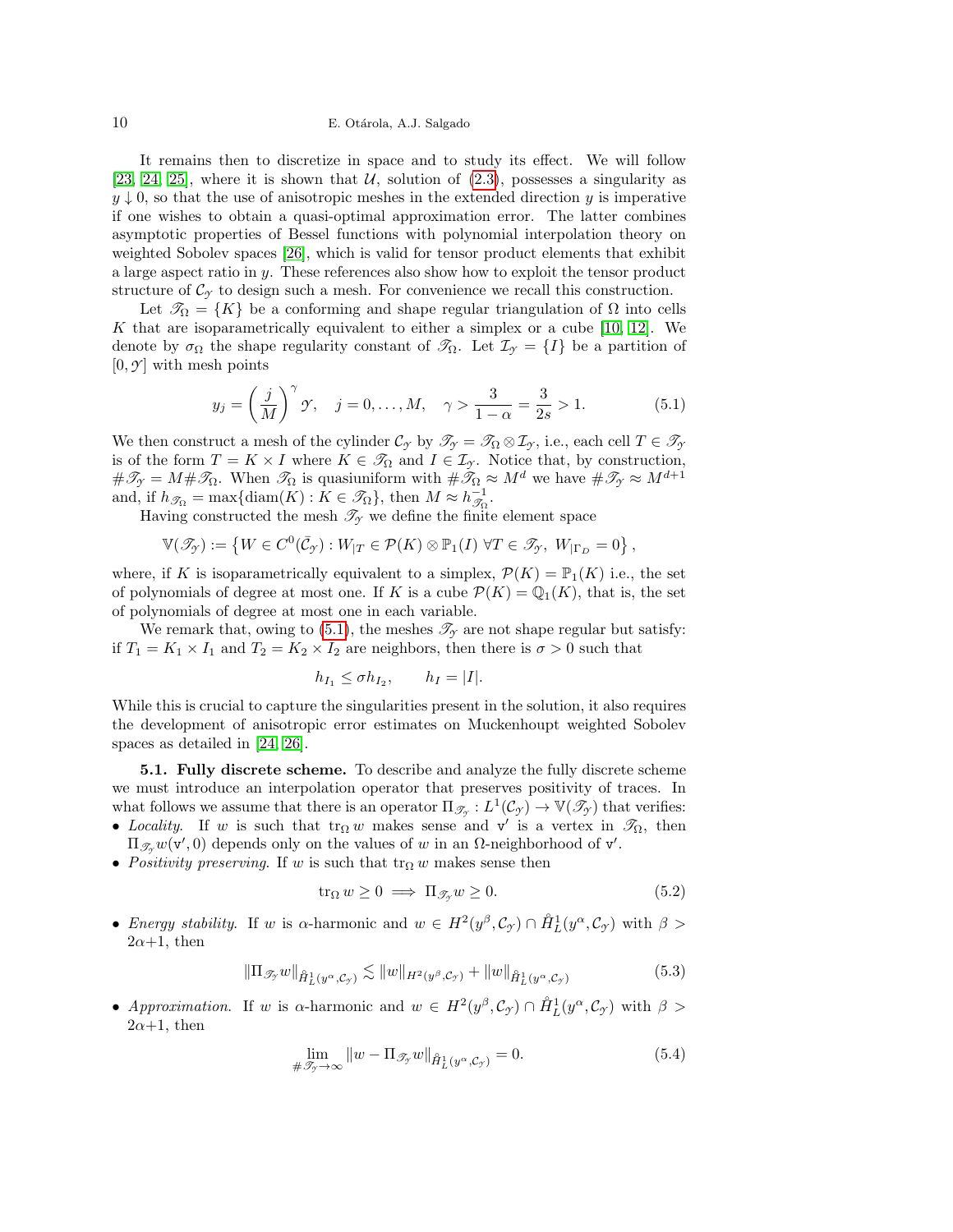• L<sup>p</sup>-stability of traces. If w is such that  $\text{tr}_{\Omega} w \in L^p(\Omega)$  for  $p \in [1, \infty]$ , then

<span id="page-10-5"></span>
$$
\|\operatorname{tr}_{\Omega} \Pi_{\mathscr{T}_{\mathcal{I}}} w\|_{L^p(\Omega)} \lesssim \|\operatorname{tr}_{\Omega} w\|_{L^p(\Omega)},\tag{5.5}
$$

where the hidden constant is independent of  $\mathscr{T}_{\gamma}$  and w.

• Superapproximation of traces. For  $\delta \in [0,2]$  we have that if  $\text{tr}_{\Omega} w \in \mathbb{H}^{\delta}(\Omega)$ , then

<span id="page-10-6"></span>
$$
\|\operatorname{tr}_{\Omega}(w - \Pi_{\mathscr{T}_{\mathcal{I}}}w)\|_{L^{2}(\Omega)} \lesssim h_{\mathscr{T}_{\Omega}}^{\delta} \|\operatorname{tr}_{\Omega}w\|_{\mathbb{H}^{\delta}(\Omega)},\tag{5.6}
$$

where the hidden constant is independent of  $\delta$ ,  $\mathscr{T}_{\gamma}$  and w.

An example of such a construction is presented in Section [6.](#page-14-0)

Let us now describe the scheme. We define

$$
\mathcal{K}(\mathscr{T}_{\mathcal{F}}) = \left\{ W \in \mathbb{V}(\mathscr{T}_{\mathcal{F}}) : \text{tr}_{\Omega} W \ge \text{tr}_{\Omega} \Pi_{\mathscr{T}_{\mathcal{F}}} \mathcal{H}_{\alpha} \psi \ a.e. \ \Omega \right\},
$$

where  $\mathcal{H}_{\alpha}$  is the  $\alpha$ -harmonic extension operator introduced in [\(3.4\)](#page-6-1). The fully discrete scheme computes the sequence  $V_{\mathcal{T}_{\gamma}}^{\tau} \subset \mathcal{K}(\mathcal{I}_{\gamma})$ , an approximation of the solution to [\(3.2\)](#page-6-2) at each time step. We initialize the scheme by setting

<span id="page-10-1"></span><span id="page-10-0"></span>
$$
V_{\mathcal{J}_{\mathcal{I}}}^{0} = \Pi_{\mathcal{J}_{\mathcal{I}}} \mathcal{H}_{\alpha} \mathsf{u}_{0}. \tag{5.7}
$$

For  $k = 0, \dots, \mathcal{K} - 1, V^{k+1}_{\mathscr{T}_{\mathcal{T}}} \in \mathcal{K}(\mathscr{T}_{\mathcal{T}})$  solves

$$
\left(\operatorname{tr}_{\Omega} \frac{\partial V_{\mathcal{J}_{\mathcal{T}}}^{k+1}}{\tau}, \operatorname{tr}_{\Omega} (V_{\mathcal{J}_{\mathcal{T}}}^{k+1} - W) \right)_{L^{2}(\Omega)} + a_{\mathcal{T}} (V_{\mathcal{J}_{\mathcal{T}}}^{k+1}, V_{\mathcal{J}_{\mathcal{T}}}^{k+1} - W)
$$
  

$$
\leq \left(\mathbf{f}^{k+1}, \operatorname{tr}_{\Omega} (V_{\mathcal{J}_{\mathcal{T}}}^{k+1} - W) \right)_{L^{2}(\Omega)} \qquad \forall W \in \mathcal{K}(\mathcal{J}_{\mathcal{T}}). \quad (5.8)
$$

Standard results on variational inequalities yield existence and uniqueness of  $V_{\mathscr{T}_{\gamma}}^{k+1}$ for  $k = 1, ..., \mathcal{K} - 1$ . To obtain an approximate solution to the parabolic fractional obstacle problem [\(1.1\)](#page-0-0), we define the sequence  $U^{\tau}_{\mathscr{T}_{\Omega}} \subset \mathbb{H}^s(\Omega)$  by  $U^{\tau}_{\mathscr{T}_{\Omega}} = \text{tr}_{\Omega} V^{\tau}_{\mathscr{T}_{\Omega}}$ .

REMARK 5.1 (properties of the scheme). The main advantage of  $(5.7)$ – $(5.8)$  is that provides an approximate solution to the fractional obstacle problem [\(1.1\)](#page-0-0) based on solving the local evolution variational inequality [\(5.8\)](#page-10-1). Its implementation is simple and requires standard components of a finite element algorithm.

We note that, if  $u_0 \in \mathbb{H}^{1+s}(\Omega)$ , the continuity [\(5.3\)](#page-9-1) of the operator  $\Pi_{\mathscr{T}_{\mathscr{T}}}$  implies

<span id="page-10-2"></span>
$$
\|\nabla V_{\mathcal{T}_{\mathcal{I}}}\n\|_{L^2(y^{\alpha}, \mathcal{C}_{\mathcal{I}})} \lesssim \|\mathsf{u}_0\|_{\mathbb{H}^{1+s}(\Omega)}.
$$
\n
$$
(5.9)
$$

Indeed, the regularity results of [\[24,](#page-20-3) Theorem 2.7] show that, if  $w \in \mathbb{H}^{1+s}(\Omega)$ , then  $\partial_{yy} \mathcal{H}_{\alpha} w \in L^2(y^{\beta}, \mathcal{C}_{\gamma})$  with  $\beta > 2\alpha+1$  and  $\nabla \nabla_{x'} \mathcal{H}_{\alpha} w \in L^2(y^{\alpha}, \mathcal{C}_{\gamma})$ ; see also [\(3.5\)](#page-6-5).

Let us now present an error analysis for [\(5.8\)](#page-10-1). We will do so under different assumptions on the problem data, thus obtaining different rates according to the smoothness properties of the solution. We introduce the errors

<span id="page-10-3"></span>
$$
e^{\tau} = e^{\tau} (V^{\tau}, V^{\tau}_{\mathscr{T}_{\mathscr{T}}}) = V^{\tau} - V^{\tau}_{\mathscr{T}_{\mathscr{T}}}, \tag{5.10}
$$

where  $V^{\tau}$  and  $V^{\tau}_{\mathscr{T}_{\mathcal{T}}}$  solve the problems [\(4.1\)](#page-7-2)–[\(4.2\)](#page-7-1) and [\(5.7\)](#page-10-0)–[\(5.8\)](#page-10-1) respectively, and

<span id="page-10-4"></span>
$$
\varepsilon^{\tau} = \varepsilon^{\tau} (V^{\tau}) = V^{\tau} - \Pi_{\mathcal{S}_{\mathcal{Y}}} V^{\tau}.
$$
\n(5.11)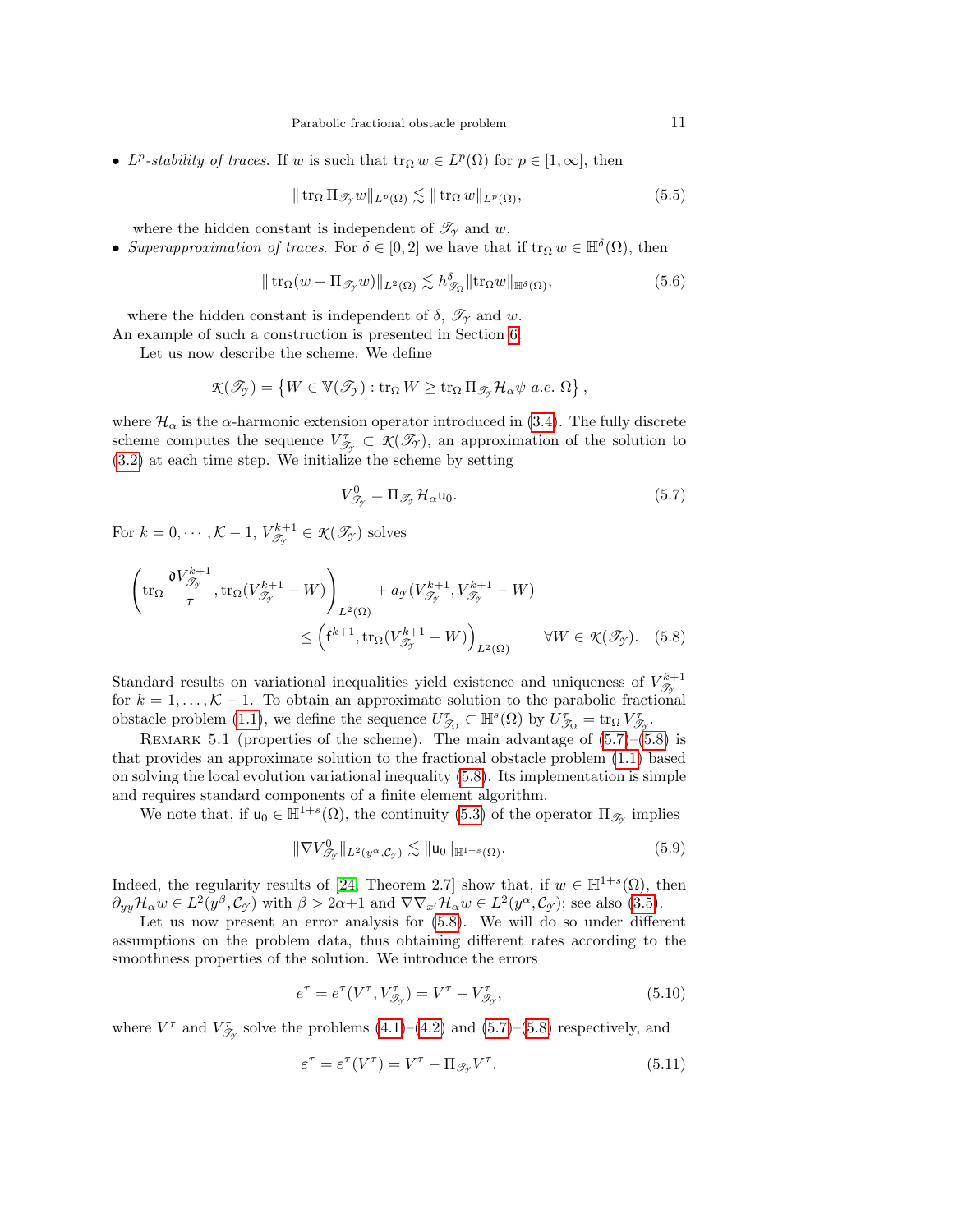12 E. Otárola, A.J. Salgado

<span id="page-11-1"></span>5.2. Analysis with minimal regularity. Here we only assume that the right hand side satisfies  $f \in L^2(0,T;L^2(\Omega))$ ,  $\psi \in \mathbb{H}^s(\Omega)$  and  $\psi \leq u_0 \in \mathbb{H}^{1+s}(\Omega)$ . As a first result we obtain an a priori estimate for  $V_{\mathcal{T}_{\mathcal{T}}}^{\tau}$ .

<span id="page-11-2"></span>LEMMA 5.2 (a priori estimates on  $V_{\mathcal{T}_{\gamma}}^{\tau}$ ). If  $f \in L^2(0,T;L^2(\Omega))$ ,  $\psi \in \mathbb{H}^s(\Omega)$  and  $\psi \leq u_0 \in \mathbb{H}^{1+s}(\Omega)$ , then the sequence  $V^{\tau}_{\mathscr{T}_{\mathscr{T}}}$ , solution to [\(5.7\)](#page-10-0)–[\(5.8\)](#page-10-1), satisfies

$$
\sum_{k=1}^{\mathcal{K}} \| \operatorname{tr}_{\Omega} \mathfrak{d} V_{\mathscr{T}_{\gamma}}^{k} \|_{L^{2}(\Omega)}^{2} + \tau \| \nabla V_{\mathscr{T}_{\gamma}}^{\mathcal{K}} \|_{L^{2}(y^{\alpha}, \mathcal{C}_{\gamma})}^{2} + \tau \sum_{k=1}^{\mathcal{K}} \| \nabla \mathfrak{d} V_{\mathscr{T}_{\gamma}}^{k} \|_{L^{2}(y^{\alpha}, \mathcal{C}_{\gamma})}^{2} \\ \lesssim \tau \left[ \| \mathfrak{f} \|_{L^{2}(0,T;L^{2}(\Omega))}^{2} + \| \mathfrak{u}_{0} \|_{\mathbb{H}^{1+s}(\Omega)}^{2} \right],
$$

where the hidden constant does not depend on neither  $v, V^{\tau}_{\mathscr{T}_{\mathcal{T}}}$ , nor the problem data.

*Proof.* Set  $W = V_{\mathcal{T}_{\gamma}}^{k}$  in [\(5.8\)](#page-10-1) and multiply the obtained result by  $\tau$ . Using the identity  $2a(a - b) = a^2 - b^2 + (a - b)^2$ , with  $a, b \in \mathbb{R}$ , we derive

$$
\begin{aligned}\|\operatorname{tr}_\Omega \mathfrak{d} V^{k+1}_{\mathscr{T}_{\mathcal{T}}}\|^2_{L^2(\Omega)}&+\frac{\tau}{2d_s}\left[\mathfrak{d} \|\nabla V^{k+1}_{\mathscr{T}_{\mathcal{T}}}\|^2_{L^2(y^\alpha,\mathcal{C}_{\mathcal{T}})} +\|\nabla \mathfrak{d} V^{k+1}_{\mathscr{T}_{\mathcal{T}}}\|^2_{L^2(y^\alpha,\mathcal{C}_{\mathcal{T}})}\right] \leq\\&\tau\| \mathsf{f}^{k+1}\|_{L^2(\Omega)} \|\operatorname{tr}_\Omega \mathfrak{d} V^{k+1}_{\mathscr{T}_{\mathcal{T}}}\|_{L^2(\Omega)} \leq \frac{1}{2}\tau^2\| \mathsf{f}^{k+1}\|^2_{L^2(\Omega)} + \frac{1}{2}\|\operatorname{tr}_\Omega \mathfrak{d} V^{k+1}_{\mathscr{T}_{\mathcal{T}}}\|^2_{L^2(\Omega)}.\end{aligned}
$$

Adding this inequality over  $k = 0, \ldots, K - 1$  yields

$$
\frac{1}{2} \sum_{k=1}^{K} \| \operatorname{tr}_{\Omega} \mathfrak{d} V_{\mathscr{T}_{\mathcal{T}}}^{k} \|_{L^{2}(\Omega)}^{2} + \frac{\tau}{2d_{s}} \| \nabla V_{\mathscr{T}_{\mathcal{T}}}^{K} \|_{L^{2}(y^{\alpha}, \mathcal{C}_{\mathcal{T}})}^{2} + \frac{\tau}{2d_{s}} \sum_{k=1}^{K} \| \nabla \mathfrak{d} V_{\mathscr{T}_{\mathcal{T}}}^{k} \|_{L^{2}(y^{\alpha}, \mathcal{C}_{\mathcal{T}})}^{2} \leq \frac{\tau}{2} \left[ \| f \|_{L^{2}(0, T; L^{2}(\Omega))}^{2} + \frac{1}{d_{s}} \| \nabla V_{\mathscr{T}_{\mathcal{T}}}^{0} \|_{L^{2}(y^{\alpha}, \mathcal{C}_{\mathcal{T}})}^{2} \right].
$$

The assumptions on f and  $u_0$  imply, in light of [\(5.9\)](#page-10-2), the asserted estimate.  $\Box$ 

With these a priori estimates we can provide a first error analysis. Notice that by means of the change of variable  $u \leftarrow u - \psi$  one can assume that the obstacle  $\psi \equiv 0$ . In this case then we have that  $\mathcal{K}(\mathcal{I}_{\mathcal{I}}) \subset \mathcal{K}(\mathcal{C}_{\mathcal{I}})$ .

<span id="page-11-0"></span>THEOREM 5.3 (error analysis with minimal regularity). If  $f \in L^2(0,T; L^2(\Omega)),$  $\psi \equiv 0$  and  $0 \le u_0 \in \mathbb{H}^{1+s}(\Omega)$ , then

$$
\| \operatorname{tr}_{\Omega} \hat{e}^{\tau} \|_{L^{\infty}(0,T;L^{2}(\Omega))}^{2} + \| \nabla \bar{e}^{\tau} \|_{L^{2}(0,T;L^{2}(y^{\alpha}, \mathcal{C}_{\mathcal{I}}))}^{2} \lesssim \| \operatorname{tr}_{\Omega} e^{0} \|_{L^{2}(\Omega)}^{2} + \| \nabla \bar{\varepsilon}^{\tau} \|_{L^{2}(0,T;L^{2}(y^{\alpha}, \mathcal{C}_{\mathcal{I}}))},
$$

where the hidden constant depends only on  $||f||_{L^2(0,T;L^2(\Omega))}$  and  $||u_0||_{\mathbb{H}^{1+s}(\Omega)}$ .

*Proof.* Set  $\phi = V_{\mathscr{T}_{\mathscr{T}}}^{k+1}$  in [\(4.2\)](#page-7-1) and  $W = \Pi_{\mathscr{T}_{\mathscr{T}}} V^{k+1}$  in [\(5.8\)](#page-10-1) and add the resulting inequalities to arrive at

$$
\begin{aligned} &\left(\operatorname{tr}_\Omega \mathfrak{d} e^{k+1}, \operatorname{tr}_\Omega e^{k+1}\right)_{L^2(\Omega)} + \frac{\tau}{d_s}\|\nabla e^{k+1}\|_{L^2(y^\alpha,\mathcal{C}_\mathcal{T})}^2 \leq \\ &\quad - \left(\operatorname{tr}_\Omega \mathfrak{d} V_{\mathcal{T}^*}^{k+1}, \operatorname{tr}_\Omega \varepsilon^{k+1}\right)_{L^2(\Omega)} - \tau a_\mathcal{T}(V_{\mathcal{T}^*}^{k+1},\varepsilon^{k+1}) + \tau \left(\mathsf{f}^{k+1}, \operatorname{tr}_\Omega \varepsilon^{k+1}\right)_{L^2(\Omega)}, \end{aligned}
$$

where  $e^{\tau}$  and  $\varepsilon^{\tau}$  are defined by [\(5.10\)](#page-10-3) and [\(5.11\)](#page-10-4), respectively. Added over  $k =$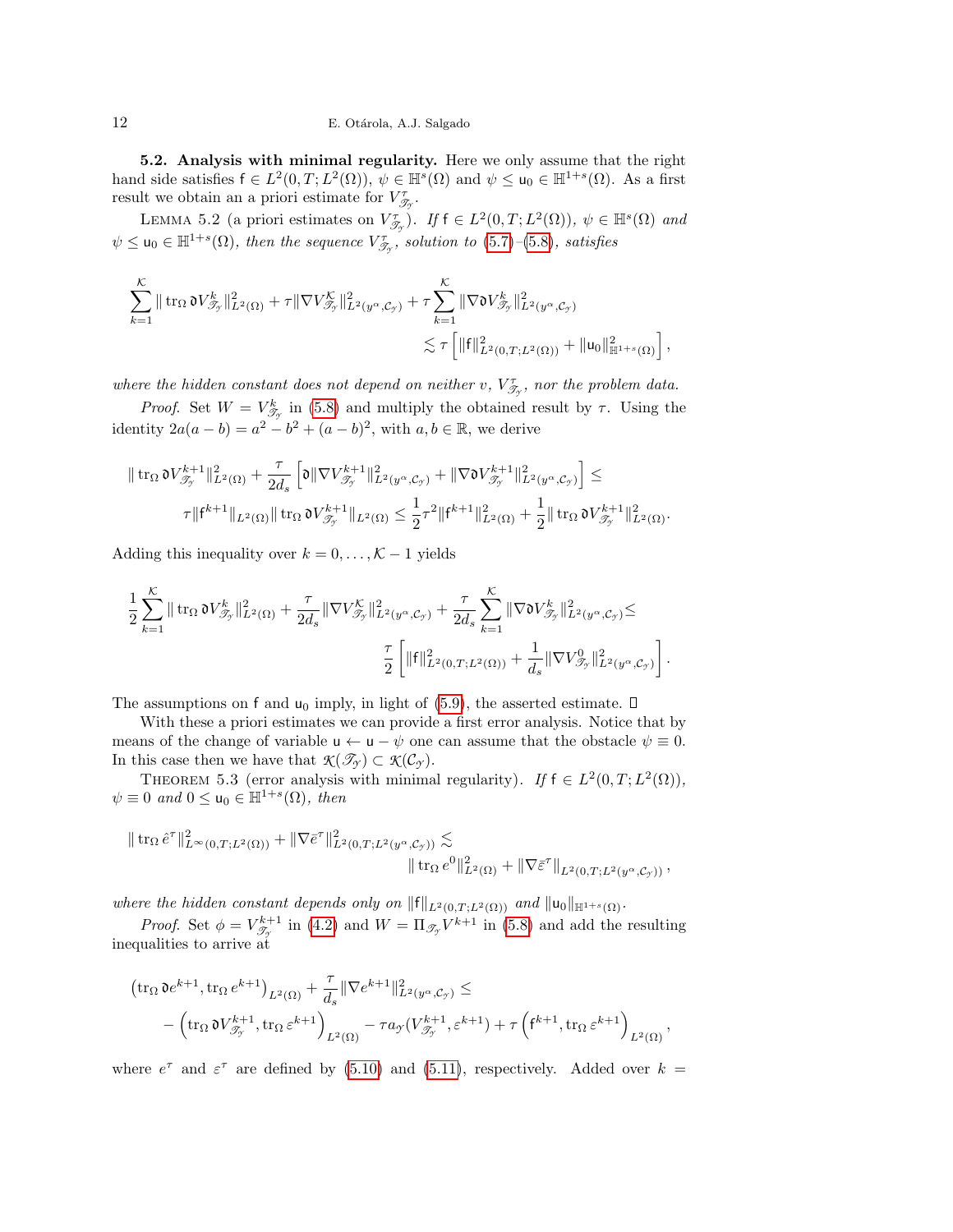$0, \ldots, \ell - 1$ , this inequality yields

$$
\| \operatorname{tr}_{\Omega} e^{\ell} \|_{L^{2}(\Omega)}^{2} + \tau \sum_{k=1}^{\ell} \| \nabla e^{k} \|_{L^{2}(y^{\alpha}, \mathcal{C}_{\mathcal{I}})}^{2} \lesssim \| \operatorname{tr}_{\Omega} e^{0} \|_{L^{2}(\Omega)}^{2} +
$$
  

$$
\left[ \tau^{-\frac{1}{2}} \left( \sum_{k=0}^{\mathcal{K}-1} \| \operatorname{tr}_{\Omega} \mathfrak{d} V_{\mathcal{J}_{\mathcal{I}}}^{k+1} \|_{L^{2}(\Omega)}^{2} \right)^{\frac{1}{2}} + \| \nabla \bar{V}_{\mathcal{J}_{\mathcal{I}}} \|_{L^{2}(0,T;L^{2}(y^{\alpha}, \mathcal{C}_{\mathcal{I}}))} + \| f \|_{L^{2}(0,T;L^{2}(\Omega))} \right] \times
$$
  

$$
\| \nabla \bar{\varepsilon}^{\tau} \|_{L^{2}(0,T;L^{2}(y^{\alpha}, \mathcal{C}_{\mathcal{I}}))}.
$$

Notice now that Lemma [5.2](#page-11-2) implies that  $\tau^{-1} \sum_{k=0}^{\mathcal{K}-1} || \text{tr}_{\Omega} \mathfrak{d} V_{\mathscr{T}_{\gamma}}^{k+1} ||_{L^2(\Omega)}^2 \lesssim 1$  and  $\|\nabla \bar{V}_{\mathscr{T}_{\mathcal{T}}}^{\tau}\|_{L^{\infty}(0,T;L^2(y^{\alpha}, \mathcal{C}_{\mathcal{T}}))} \lesssim 1.$  These estimates allow us to conclude.

REMARK 5.4 (suboptimal estimate). Notice that, in the conclusion of Theorem [5.3,](#page-11-0) while the terms on the left hand side are squared, the interpolation error on the right is not. Therefore, even if the operator  $\Pi_{\mathscr{T}_{\mathscr{T}}}$  exhibited optimal approximation properties, this estimate is suboptimal in space. Nevertheless, from this result one can conclude convergence for rather general initial data  $u_0$  and forcing term f.

<span id="page-12-1"></span>**5.3. Analysis with regularity.** The results of [\[6\]](#page-19-7) show that, if  $u_0 = \psi \in$  $C^2(\overline{\Omega}) \cap \mathbb{H}^s(\Omega)$  with  $(-\Delta)^s \psi \in C^{0,1-s}(\Omega)$  and  $0 \leq f \in C^1((0,T], C^{0,1-s}(\Omega))$ , then u satisfies:

<span id="page-12-2"></span>
$$
\mathrm{d}_{t}\mathsf{u}, (-\Delta)^{s}\mathsf{u} \in \mathsf{logLip}(\Omega)((0,T], C^{0,1-s}(\bar{\Omega})) \quad s \le \frac{1}{3} \tag{5.12}
$$

and

<span id="page-12-3"></span>
$$
d_t \mathsf{u}, (-\Delta)^s \mathsf{u} \in C^{0, \frac{1-s}{2s}}((0,T], C^{0,1-s}(\bar{\Omega})) \quad s > \frac{1}{3}.
$$
 (5.13)

Let us now present, under these improved regularity conditions, an error analysis.

<span id="page-12-0"></span>THEOREM 5.5 (analysis with regularity). Assume that  $u_0$ ,  $\psi$  and f are such that [\(5.12\)](#page-12-2)–[\(5.13\)](#page-12-3) hold for  $\mathscr U$  and  $\hat V^{\tau}$  uniformly in  $\tau$ . If  $\#\mathscr T_{\gamma} \approx \check M^{d+1}$ , then we have

$$
E(\mathscr{U}, V_{\mathscr{T}_{\mathscr{T}}}) \lesssim \tau + |\log M|^{s} \left[ M^{-1} + \|\nabla \bar{\varepsilon}\|_{L^{\infty}(0,T;L^{2}(y^{\alpha}, \mathcal{C}_{\mathscr{T}}))} + \frac{M^{-(1+s)}}{\tau^{1/2}} \right],
$$

where the hidden constant depends only on the problem data.

Proof. The results of Proposition [3.2](#page-6-0) and Corollary [4.3](#page-8-1) reduce the analysis to estimating the difference  $e^{\tau} = V^{\tau} - V^{\tau}_{\mathscr{T}_{\mathscr{T}}}$ . Using the well-known identity  $2a(a - b) =$  $a^2 - b^2 + (a - b)^2$  we derive

$$
\frac{1}{2} \left( \mathfrak{d} \|\operatorname{tr}_{\Omega} e^{k+1} \|_{L^2(\Omega)}^2 + \|\operatorname{tr}_{\Omega} \mathfrak{d} e^{k+1} \|_{L^2(\Omega)}^2 \right) + \frac{\tau}{d_s} \|\nabla e^{k+1} \|_{L^2(y^{\alpha}, \mathcal{C}_{\mathcal{I}})}^2
$$
\n
$$
= \left( \operatorname{tr}_{\Omega} \mathfrak{d} e^{k+1}, \operatorname{tr}_{\Omega} e^{k+1} \right)_{L^2(\Omega)} + \frac{\tau}{d_s} \|\nabla e^{k+1} \|_{L^2(y^{\alpha}, \mathcal{C}_{\mathcal{I}})}^2.
$$

Therefore, invoking [\(5.10\)](#page-10-3) and [\(5.11\)](#page-10-4), we arrive at

$$
\begin{aligned} \left(\operatorname{tr}_{\Omega} \mathfrak{d}e^{k+1}, \operatorname{tr}_{\Omega} e^{k+1}\right)_{L^{2}(\Omega)} &= \left(\operatorname{tr}_{\Omega} \mathfrak{d}e^{k+1}, \operatorname{tr}_{\Omega} \varepsilon^{k+1}\right)_{L^{2}(\Omega)} \\ &+ \left(\operatorname{tr}_{\Omega} \mathfrak{d}e^{k+1}, \operatorname{tr}_{\Omega} (\Pi_{\mathscr{T}_{\mathcal{T}}} V^{k+1} - V^{k+1}_{\mathscr{T}_{\mathcal{T}}})\right)_{L^{2}(\Omega)} \leq \frac{1}{2} \|\operatorname{tr}_{\Omega} \mathfrak{d}e^{k+1}\|_{L^{2}(\Omega)}^{2} \\ &+ \frac{1}{2} \|\operatorname{tr}_{\Omega} \varepsilon^{k+1}\|_{L^{2}(\Omega)}^{2} + \left(\operatorname{tr}_{\Omega} \mathfrak{d}e^{k+1}, \operatorname{tr}_{\Omega} (\Pi_{\mathscr{T}_{\mathcal{T}}} V^{k+1} - V^{k+1}_{\mathscr{T}_{\mathcal{T}}})\right)_{L^{2}(\Omega)} \end{aligned}
$$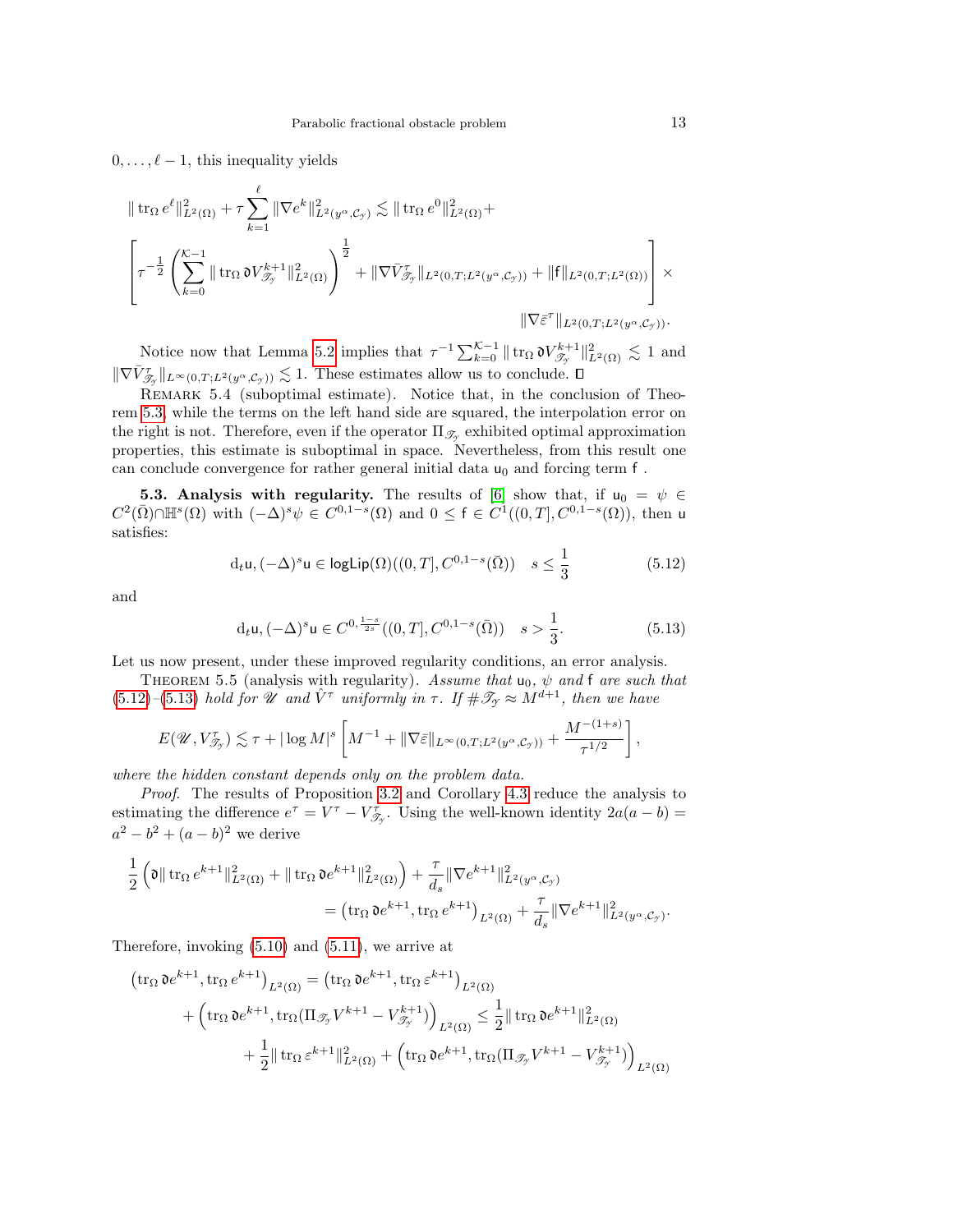and

$$
\begin{aligned} &\frac{1}{d_s}\|\nabla e^{k+1}\|^2_{L^2(y^\alpha, \mathcal{C}_{\mathcal{Y}})}=a_{\mathcal{Y}}(e^{k+1}, \varepsilon^{k+1})+a_{\mathcal{Y}}(e^{k+1}, \Pi_{\mathscr{T}_{\mathcal{Y}}}V^{k+1}-V^{k+1}_{\mathscr{T}_{\mathcal{Y}}})\\ &\leq \frac{1}{2d_s}\|\nabla e^{k+1}\|^2_{L^2(y^\alpha, \mathcal{C}_{\mathcal{Y}})}+\frac{1}{2d_s}\|\nabla \varepsilon^{k+1}\|^2_{L^2(y^\alpha, \mathcal{C}_{\mathcal{Y}})}+a_{\mathcal{Y}}(e^{k+1}, \Pi_{\mathscr{T}_{\mathcal{Y}}}V^{k+1}-V^{k+1}_{\mathscr{T}_{\mathcal{Y}}}). \end{aligned}
$$

Consequently,

$$
\begin{split} \mathfrak{E}^{k+1} &:= \frac{1}{2} \mathfrak{d} \|\operatorname{tr}_\Omega e^{k+1}\|_{L^2(\Omega)}^2 + \frac{\tau}{2d_s} \|\nabla e^{k+1}\|_{L^2(y^\alpha, \mathcal{C}_{\mathcal{Y}})}^2 \\ &\lesssim \frac{1}{2} \|\operatorname{tr}_\Omega e^{k+1}\|_{L^2(\Omega)}^2 + \frac{\tau}{2d_s} \|\nabla \varepsilon^{k+1}\|_{L^2(y^\alpha, \mathcal{C}_{\mathcal{Y}})}^2 \\ &+ \left(\operatorname{tr}_\Omega \mathfrak{d} e^{k+1}, \operatorname{tr}_\Omega (\Pi_{\mathscr{T}_{\mathcal{Y}}} V^{k+1} - V^{k+1}_{\mathscr{T}_{\mathcal{Y}}})\right)_{L^2(\Omega)} + \tau a_{\mathcal{Y}}(e^{k+1}, \Pi_{\mathscr{T}_{\mathcal{Y}}} V^{k+1} - V^{k+1}_{\mathscr{T}_{\mathcal{Y}}} ). \end{split}
$$

Since  $\Pi_{\mathscr{T}_{\mathscr{T}}} V^{k+1} \in \mathfrak{K}(\mathscr{T}_{\mathscr{T}})$ , we use the scheme [\(5.8\)](#page-10-1) with  $W = \Pi_{\mathscr{T}_{\mathscr{T}}} V^{k+1}$  to derive

$$
\mathfrak{E}^{k+1} \lesssim \|\operatorname{tr}_{\Omega} \varepsilon^{k+1}\|_{L^2(\Omega)}^2 + \tau \|\nabla \varepsilon^{k+1}\|_{L^2(y^\alpha, \mathcal{C}_{\mathcal{Y}})}^2 + \left(\operatorname{tr}_{\Omega} \mathfrak{d} V^{k+1}, \operatorname{tr}_{\Omega} (\Pi_{\mathcal{I}_{\mathcal{Y}}} V^{k+1} - V^{k+1}_{\mathcal{I}_{\mathcal{Y}}})\right)_{L^2(\Omega)} + \tau a_{\mathcal{Y}} (V^{k+1}, \Pi_{\mathcal{I}_{\mathcal{Y}}} V^{k+1} - V^{k+1}_{\mathcal{I}_{\mathcal{Y}}} ) - \tau \left(f^{k+1}, \operatorname{tr}_{\Omega} (\Pi_{\mathcal{I}_{\mathcal{Y}}} V^{k+1} - V^{k+1}_{\mathcal{I}_{\mathcal{Y}}} )\right)_{L^2(\Omega)}.
$$

The smoothness assumptions on  $V^{\tau}$  allow us to integrate by parts to obtain

$$
a_{\mathcal{I}}(V^{k+1}, \Pi_{\mathscr{T}_{\mathcal{I}}} V^{k+1} - V^{k+1}_{\mathscr{T}_{\mathcal{I}}} ) = -\frac{1}{d_{s}} \int_{\mathcal{C}_{\mathcal{I}}} \nabla (y^{\alpha} \nabla V^{k+1}) (\Pi_{\mathscr{T}_{\mathcal{I}}} V^{k+1} - V^{k+1}_{\mathscr{T}_{\mathcal{I}}} ) dx' dy + \frac{1}{d_{s}} \left( \partial_{\nu^{\alpha}} V^{k+1}, \text{tr}_{\Omega} \Pi_{\mathscr{T}_{\mathcal{I}}} V^{k+1} - \text{tr}_{\Omega} V^{k+1}_{\mathscr{T}_{\mathcal{I}}} \right)_{L^{2}(\Omega)}.
$$

Since  $\mathcal{Z}^{k+1} = \tau^{-1} \operatorname{tr}_{\Omega} \mathfrak{d} V^{k+1} - \mathfrak{f}^{k+1} + d_s^{-1} \partial_{\nu^{\alpha}} V^{k+1} \geq 0$ , the regularity assumptions imply, in particular, that  $\hat{\mathcal{Z}}^{\tau} \in C([0,T]; C^{0,1-s}(\Omega))$ . Therefore

$$
\mathfrak{E}^{k+1} \lesssim \|\operatorname{tr}_{\Omega} \varepsilon^{k+1}\|_{L^2(\Omega)}^2 + \tau \|\nabla \varepsilon^{k+1}\|_{L^2(y^\alpha, \mathcal{C}_{\mathcal{Y}})}^2 + \tau \int_{\Omega \times \{0\}} \mathcal{Z}^{k+1} \operatorname{tr}_{\Omega}(\Pi_{\mathscr{T}_{\mathcal{Y}}} V^{k+1} - V^{k+1}_{\mathscr{T}_{\mathcal{Y}}} ) \, \mathrm{d}x'.
$$

We proceed now as in [\[23,](#page-20-5) Theorem 4.24] and realize that it suffices to consider

$$
\sum_{K\in\mathscr{T}_{\Omega}}\int_{K\times\{0\}}\mathcal{Z}^{k+1}(\mathrm{tr}_{\Omega}(\Pi_{\mathscr{T}_{\mathcal{Y}}}V^{k+1}-\Pi_{\mathscr{T}_{\mathcal{Y}}}\mathcal{H}_{\alpha}\psi)-\mathrm{tr}_{\Omega}(V^{k+1}-\mathcal{H}_{\alpha}\psi))\,\mathrm{d}x'=\sum_{K\in\mathscr{T}_{\Omega}}\mathcal{I}(K).
$$

We analyze separately the cells  $K \in \mathscr{T}_{\Omega}$  according to the value of  $\text{tr}_{\Omega}(V^{k+1} - \mathcal{H}_{\alpha}\psi)$ . Notice that, owing to the  $L^{\infty}$ -stability [\(5.5\)](#page-10-5) of  $\Pi_{\mathscr{T}_{\mathscr{T}}}$ , this is sufficient.

- $\text{tr}_{\Omega}(V^{k+1} \mathcal{H}_{\alpha}\psi) > 0$  in a neighborhood of K. In this situation  $\mathcal{Z}^{k+1} = 0$ , and thus  $\mathcal{I}(K)$  vanishes.
- $\text{tr}_{\Omega}(V^{k+1} \mathcal{H}_{\alpha}\psi) = 0$  in a neighborhood of K. The linearity of  $\Pi_{\mathscr{T}_{\mathcal{F}}}$ , yields that  $\mathcal{I}(K)$  vanishes.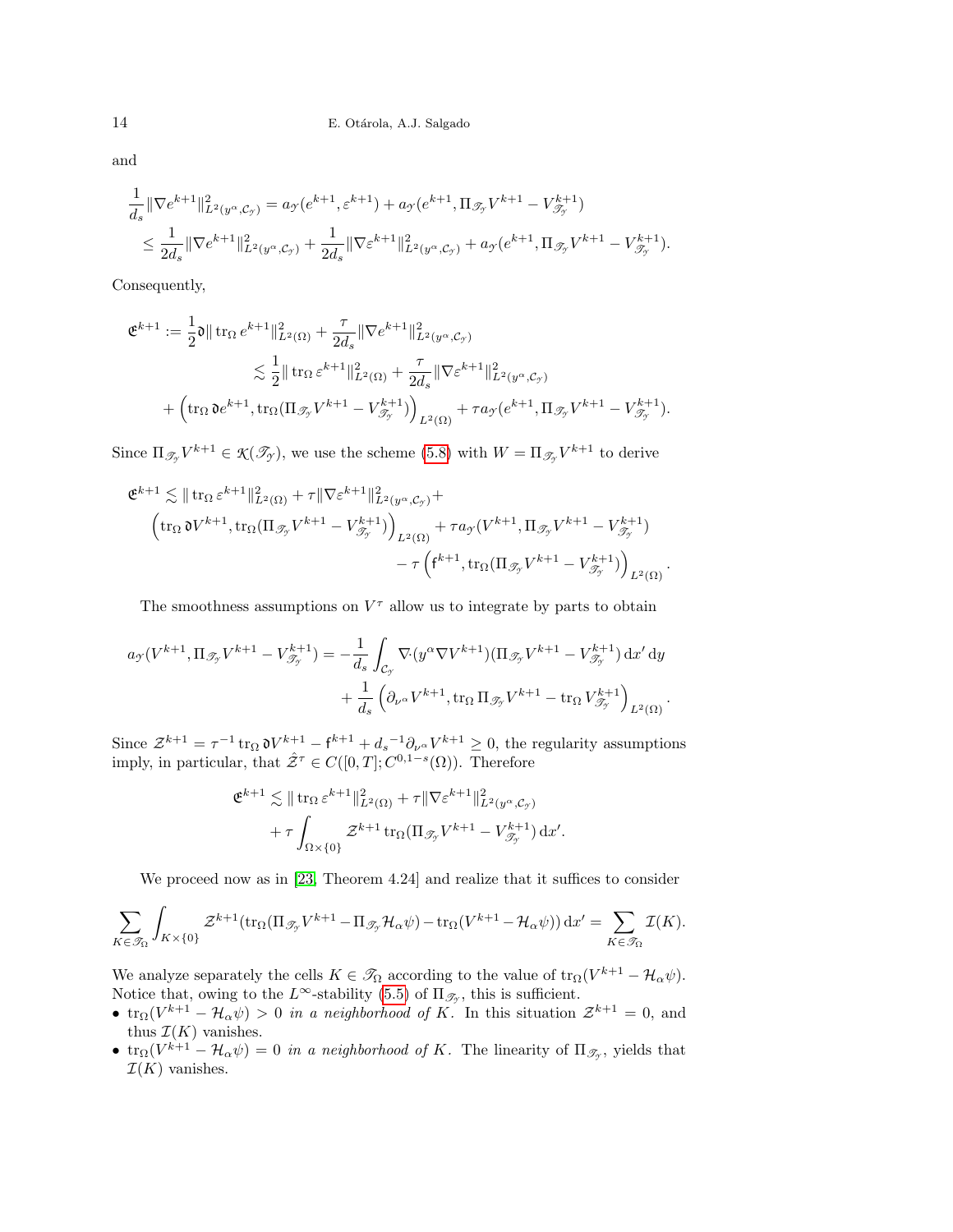•  $\text{tr}_{\Omega}(V^{k+1}-\mathcal{H}_{\alpha}\psi)$  is not identically zero nor strictly positive in a neighborhood of K. If K is such a cell, then there is  $x'_0 \in K$  where  $\text{tr}_{\Omega} V^{k+1}(x'_0) = \psi(x'_0)$  so that the smoothness assumptions on  $\psi$  and the regularity results of [\[6\]](#page-19-7) allow us to conclude the growth estimate  $0 \leq \text{tr}_{\Omega} V^{k+1}(x') - \psi(x') \leq h^{1+s}_{\mathcal{S}_{\Omega}} \quad \forall x' \in K$ . By the same reasoning  $0 \leq \mathcal{Z}^{k+1}(x') \lesssim h_{\mathcal{S}_\Omega}^{1-s}$ . Then,  $\mathcal{I}(K) \lesssim h_{\mathcal{S}_\Omega}^2 |K|$ .

Collecting the derived estimates we obtain

$$
\mathfrak{E}^{k+1} \lesssim \|\operatorname{tr}_{\Omega} \varepsilon^{k+1}\|_{L^2(\Omega)}^2 + \tau \|\nabla \varepsilon^{k+1}\|_{L^2(y^\alpha, \mathcal{C}_{\gamma})}^2 + \tau h_{\mathcal{J}_{\Omega}}^2.
$$

Add this expression over k. Using Proposition [4.2](#page-7-4) and the regularity results  $(5.12)$ and [\(5.13\)](#page-12-3) we have that  $\text{tr}_{\Omega} \overline{V}^{\tau} \in L^{\infty}(0,T;\mathbb{H}^{1+s}(\Omega))$ . Therefore, using the superapproximation of traces of the operator  $\Pi_{\mathscr{T}_{\mathscr{I}}}\$  [\(5.6\)](#page-10-6) we obtain

$$
\sum_{k=1}^{\mathcal{K}} \|\operatorname{tr}_{\Omega} \varepsilon^k\|_{L^2(\Omega)}^2 \lesssim \frac{1}{\tau} \|\operatorname{tr}_{\Omega} \varepsilon^{\tau}\|_{L^{\infty}(0,T;L^2(\Omega))}^2 \lesssim \frac{h_{\mathcal{J}_{\Omega}}^{2(1+s)}}{\tau}.
$$

To conclude, we recall that  $h_{\mathscr{T}_{\Omega}} \approx (\#\mathscr{T}_{\mathscr{T}})^{-1/(d+1)}$ .

<span id="page-14-0"></span>6. Positivity preserving interpolation over anisotropic meshes. The error analysis that was presented in previous sections relied on energy arguments, and for that we needed to choose suitable test functions in the semidiscrete and discrete schemes. This brings forth the need for a positivity preserving interpolant.

The construction of positivity preserving approximation operators has a rich history in approximation theory. The classical convergence [\[18\]](#page-19-17) and impossibility [\[19\]](#page-19-18) results of P.P. Korovkin come immediately to mind in this respect. In the finite element literature, a positivity preserving interpolant was constructed in [\[9\]](#page-19-19) and it was later showed in [\[29\]](#page-20-11) that it cannot be of order higher than one.

The operator of [\[9\]](#page-19-19) is analyzed under the assumption that the mesh is shape regular. In our setting we need an interpolant that preserves constraints of traces and that exhibits suitable approximation properties in weighted spaces and over anisotropic meshes. This makes the extension of the ideas of [\[9\]](#page-19-19) not straightforward, if at all possible. For this reason, we will restrict our attention to the case  $s > 3/8$  and, by combining the ideas developed in the construction of the positivity preserving interpolation operator of [\[9\]](#page-19-19) with the quasi-interpolation operator analyzed in [\[24,](#page-20-3) [26\]](#page-20-10), construct a positivity preserving operator on anisotropic meshes that possesses suitable approximation properties on  $\alpha$ -harmonic functions.

Let us present a slight modification of the quasi-interpolation operator  $\mathcal{L}_{\mathscr{T}_{\gamma}}$  of [\[24,](#page-20-3) [26\]](#page-20-10). To do so, we introduce some notation and terminology. Given  $\mathcal{T}_{\gamma}$ , we denote by  $\mathcal N$  the set of its nodes and by  $\mathcal N_{\rm in}$  the set of its interior and Neumann nodes. For each vertex  $v \in \mathcal{N}$ , we write  $v = (v', v'')$ , where v' corresponds to a node of  $\mathcal{T}_{\Omega}$ , and v" corresponds to a node of the discretization in the extended dimension. We define  $h_{\mathbf{v}'} = \min\{h_K : K \in \mathscr{T}_{\Omega}, \mathbf{v}' \ni K\},\$  and  $h_{\mathbf{v}''} = \min\{h_I : I \in \mathcal{I}_{\mathcal{T}}, \mathbf{v}'' \ni I\}.$  Given  $v \in \mathcal{N}$ , the *star* or patch around v is defined as  $S_v = \bigcup_{T \ni v} T$ , and, for  $T \in \mathcal{T}_{\gamma}$ , we define its patch as  $S_T = \bigcup_{\mathbf{v} \in T} S_{\mathbf{v}}$ . We set  $\mathcal{N}_{\Omega} = \{ \mathbf{v}' : (\mathbf{v}', \mathbf{v}'') \in \mathcal{N}_{\text{in}} \}.$ 

Let  $\mu_1 \in C_0^{\infty}(\mathbb{R}^n)$  be such that supp $\mu_1 \subset B_r$ , where  $B_r$  denotes the ball in  $\mathbb{R}^n$  centered at zero and with radius  $r \leq 1/\sigma_{\Omega}$ ; moreover, we require that  $\mu_1 \geq 0$ ,  $\int \mu_1(x') dx' = 1$  and that  $\mu_1$  has vanishing first order moments, i.e.,  $\int \mu_1(x')x^i dx' = 0$ for all  $i = 1, \ldots, d$ . Let  $\mu_2 \in C_0^{\infty}(\mathbb{R})$  be such that supp  $\mu_2 \subset (0, r_g)$ , where  $r_g \leq$  $1/\sigma$  and  $\int \mu_2(y) dy = 1$ . We then define  $\mu(x', y) := \mu_1(x')\mu_2(y)$ , which satisfies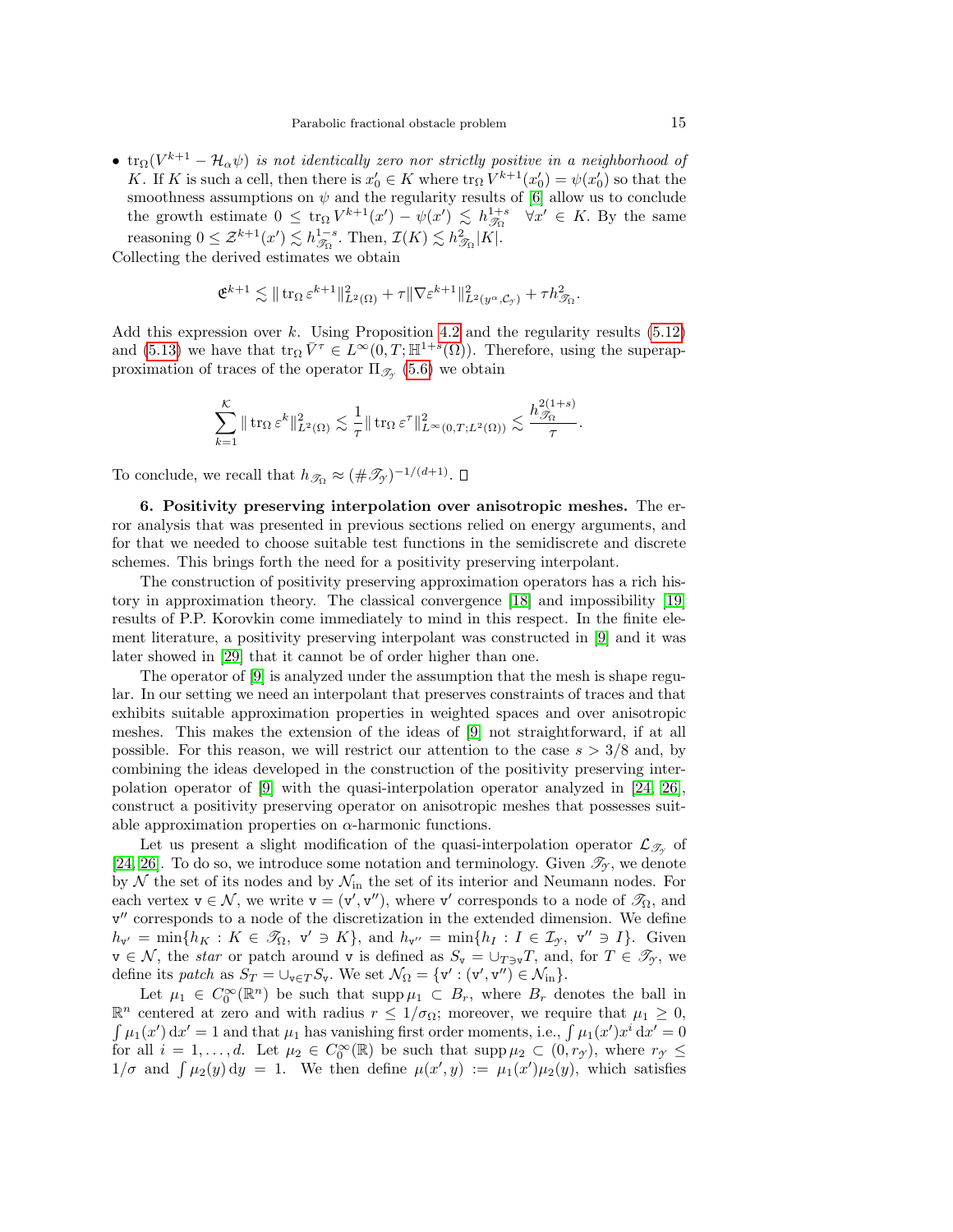$\int \mu \, dx' \, dy = 1$  and supp  $\mu \subset B_r \times (0, r_{\mathcal{T}})$ . For  $v \in \mathcal{N}_{\text{in}}$  we define

$$
\mu_{1,v'}(x') = \frac{1}{h_{v'}^d} \mu_1\left(\frac{x'-v'}{h_{v'}}\right), \quad \mu_{2,v''}(y) = \frac{1}{h_{v''}} \mu_2\left(\frac{y-v''}{h_{v''}}\right),\,
$$

and  $\mu_{\mathbf{v}}(x', y) = \mu_{1, \mathbf{v}'}(x') \mu_{2, \mathbf{v}''}(y)$ . We note that supp  $\mu_{\mathbf{v}} \subset S_{\mathbf{v}}$  and  $\int_{S_{\mathbf{v}}} \mu_{\mathbf{v}} d x' dy = 1$ for any node  $v \in \mathcal{N}_{\text{in}}$ .

Given a function  $w \in L^1(\mathcal{C}_{\mathcal{I}})$  and a node v in  $\mathcal{N}_{\text{in}}$ , the regularized Taylor polynomial of first degree of  $w$  about  $v$  is defined as follows:

$$
w_{\mathbf{v}}(z) = \int_{S_{\mathbf{v}}} P(x, z) \mu_{\mathbf{v}}(x) \, \mathrm{d}x,
$$

where  $P$  denotes the Taylor polynomial of degree one in the variable  $z$  of the function w about the point x, i.e.,  $P(x, z) = w(x) + \nabla w(x) \cdot (z - x)$ .

If  $\Lambda_{\rm v}$  denotes the Lagrange basis function associated with the node v in the discretization  $\mathcal{T}_{\gamma}$ , we then define the averaged interpolant  $\mathcal{L}_{\mathcal{T}_{\gamma}} w$  as follows:

<span id="page-15-0"></span>
$$
\mathcal{L}_{\mathscr{T}_{\mathcal{Y}}}w = \sum_{\mathbf{v} \in \mathcal{N}_{\text{in}}} w_{\mathbf{v}}(\mathbf{v}) \Lambda_{\mathbf{v}}.
$$
 (6.1)

 $\mathcal{L}_{\mathscr{T}_{\mathcal{I}}}$  is linear, stable and possesses optimal approximation properties in  $\hat{H}_L^1(y^\alpha, \mathcal{C}_{\mathcal{I}})$ . It is well suited for anisotropic meshes. The only difference between this construction and that of [\[24,](#page-20-3) [26\]](#page-20-10) is in the particular choice of the weighting function  $\mu$ .

We now turn to the construction of [\[9\]](#page-19-19) and slightly modify it to suit our purposes. Given  $\phi \in L^1(\Omega)$  we define the interpolation operator  $\mathcal{R}_{\mathscr{T}_\Omega}: L^1(\Omega) \to \mathbb{V}(\mathscr{T}_\Omega)$  by

<span id="page-15-2"></span>
$$
\mathcal{R}_{\mathscr{T}_{\Omega}} \phi = \sum_{\mathbf{v}' \in \mathcal{N}_{\Omega}} \left( \int_{S'_{\mathbf{v}'}} \mu_{1,\mathbf{v}'}(z') \phi(z') \,\mathrm{d} z' \right) \Lambda_{\mathbf{v}'},\tag{6.2}
$$

where  $S'_{\mathbf{v'}}$  denotes the star (in  $\Omega$ ) around  $\mathbf{v}'$  and  $\Lambda_{\mathbf{v}'}$  denotes the Lagrange basis function associated with node v' in  $\mathcal{R}_\Omega$ . The assumption that  $\mu_1 \geq 0$  yields the, fundamental, positivity preserving property [\(5.2\)](#page-9-2). In addition, the symmetry properties (vanishing moments) of the function  $\mu_{1,\mathbf{v}'}$  imply that this operator preserves linears locally, therefore [\(5.6\)](#page-10-6) holds. Finally, we comment that, since  $\mathcal{R}_{\mathscr{T}_{\Omega}}$  is constructed using local averages, [\(5.5\)](#page-10-5) holds.

We now define a positivity preserving interpolant  $\Pi_{\mathscr{T}_{\mathscr{T}}}: W_1^1(\mathcal{C}_{\mathscr{T}}) \to \mathbb{V}(\mathscr{T}_{\mathscr{T}})$ . Let  $w \in W_1^1(\mathcal{C}_{\mathcal{I}})$  and  $(v', v'')$  be a node of  $\mathcal{I}_{\mathcal{I}}$ , then

<span id="page-15-1"></span>
$$
\Pi_{\mathscr{T}_{\mathcal{F}}} w(\mathbf{v}', \mathbf{v}'') = \begin{cases} \mathcal{L}_{\mathscr{T}_{\mathcal{F}}} w(\mathbf{v}', \mathbf{v}'') & \mathbf{v}' > 0, \\ \mathcal{R}_{\mathscr{T}_{\Omega}} w(\mathbf{v}', 0) & \mathbf{v}'' = 0. \end{cases}
$$
(6.3)

The approximation properties [\(5.4\)](#page-9-3) of the operator  $\Pi_{\mathscr{T}_{\gamma}}$  are as follows.

<span id="page-15-4"></span>THEOREM 6.1 (interpolation estimate). Let  $s > 3/8$ . If  $w \in \hat{H}_L^1(y^\alpha, \mathcal{C}_{\mathcal{I}})$  $H^2(y^\beta, \mathcal{C}_{\mathcal{F}})$  with  $\beta > 2\alpha + 1$  is  $\alpha$ -harmonic and  $\text{tr}_{\Omega} w \in \mathbb{H}^{1+s}(\Omega)$ , then

<span id="page-15-3"></span>
$$
\|\nabla(w - \Pi_{\mathscr{T}_{\mathcal{I}}}w)\|_{L^2(y^{\alpha}, \mathcal{C}_{\mathcal{I}})} \lesssim (\#\mathscr{T}_{\mathcal{I}})^{-\frac{\theta}{(d+1)}}\tag{6.4}
$$

for  $\theta < \theta_0 = \min\{1, \frac{8s-3}{4s}\}\$ . The hidden constant blows up as  $\theta \uparrow \theta_0$ , is independent of  $\#\mathscr{T}_{\gamma}$  and depends on w through  $||w_{yy}||_{L^2(y^\beta,\mathcal{C}_{\gamma})}$ ,  $||\nabla \nabla_{x'}w||_{L^2(y^\alpha,\mathcal{C}_{\gamma})}$ ,  $||\nabla w||_{L^2(y^\alpha,\mathcal{C}_{\gamma})}$ and  $\|\operatorname{tr}_{\Omega} w\|_{\mathbb{H}^{1+s}(\Omega)}$ .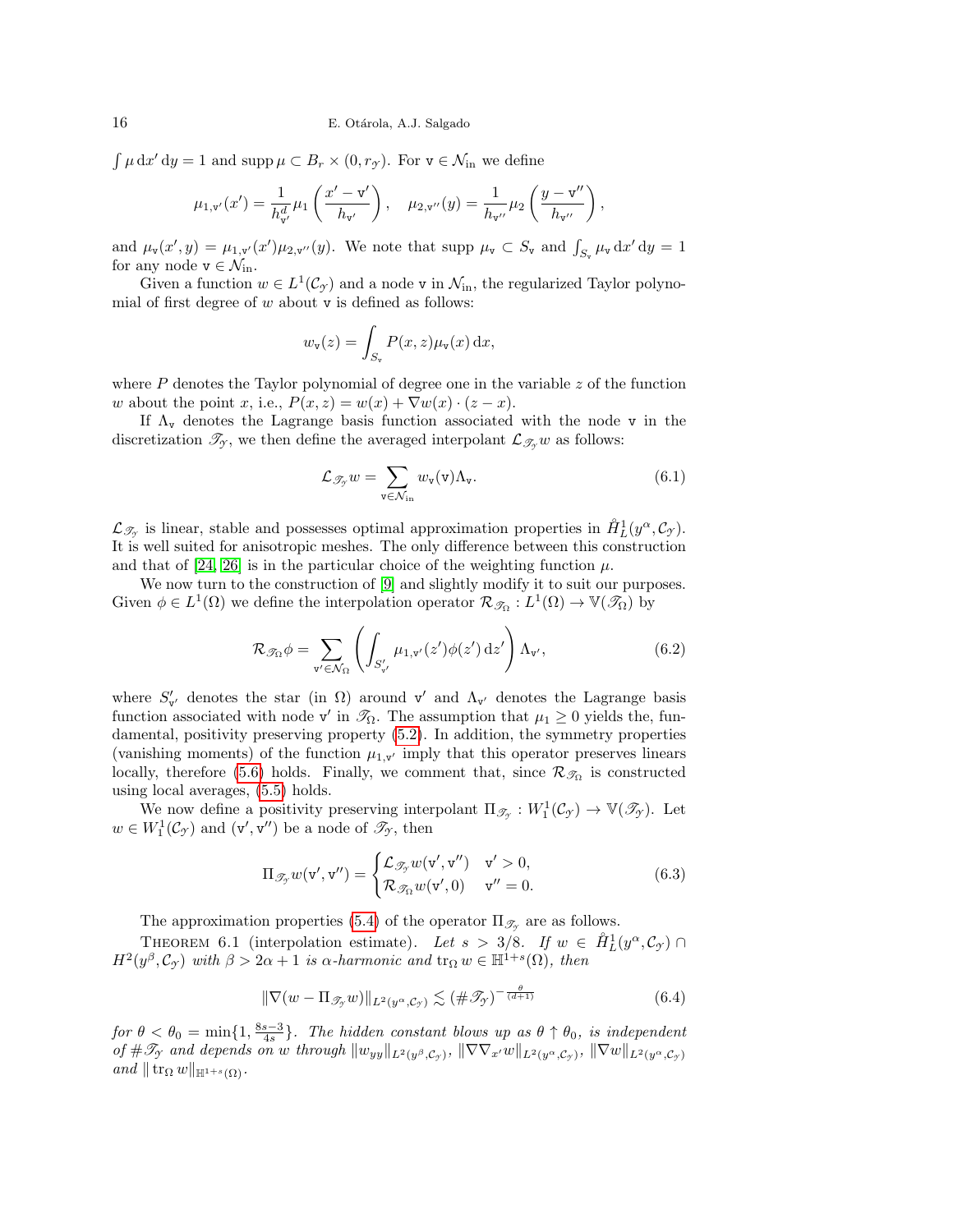Proof. Consider

$$
\begin{aligned} \|\nabla(w - \Pi_{\mathscr{T}_{\mathcal{T}}} w)\|_{L^2(y^{\alpha}, \mathcal{C}_{\mathcal{T}})}^2 &= \|\nabla(w - \Pi_{\mathscr{T}_{\mathcal{T}}} w)\|_{L^2(y^{\alpha}, \Omega \times (0, y_1))}^2 \\ &+ \|\nabla(w - \Pi_{\mathscr{T}_{\mathcal{T}}} w)\|_{L^2(y^{\alpha}, \Omega \times (y_1, \mathcal{T}))}^2, \end{aligned}
$$

where  $y_1$  is defined by [\(5.1\)](#page-9-0). Since over  $\Omega \times (y_1, \mathcal{Y})$  the operators  $\mathcal{L}_{\mathscr{T}_{\gamma}}$  and  $\Pi_{\mathscr{T}_{\gamma}}$ coincide, we invoke [\[24,](#page-20-3) Theorem 5.4] to arrive at

<span id="page-16-0"></span>
$$
\|\nabla(w - \Pi_{\mathcal{J}_y} w)\|_{L^2(y^{\alpha}, \Omega \times (y_1, \mathcal{Y}))} \lesssim (\#\mathcal{J}_y)^{-1/(n+1)},\tag{6.5}
$$

where the hidden constant depends on the function w only through its  $||w_{yy}||_{L^2(y^\beta, \mathcal{C}_\gamma)}$ and  $\|\nabla\nabla_{x'}w\|_{L^2(y^{\alpha},\mathcal{C}_{\gamma})}$  norms. We then need to estimate the remaining term  $\|\nabla(w \Pi_{\mathscr{T}_{\gamma}}(w)$ <sub>L<sup>2</sup>(y<sup>α</sup>, Ω×(0,y<sub>1</sub>)</sub>). To do this, we proceed as follows:

$$
\|\nabla(w - \Pi_{\mathscr{T}_{\mathcal{T}}} w)\|_{L^2(y^{\alpha}, \Omega \times (0, y_1))} \leq \|\nabla(w - \mathcal{L}_{\mathscr{T}_{\mathcal{T}}} w)\|_{L^2(y^{\alpha}, \Omega \times (0, y_1))} + \|\nabla(\mathcal{L}_{\mathscr{T}_{\mathcal{T}}} w - \Pi_{\mathscr{T}_{\mathcal{T}}} w)\|_{L^2(y^{\alpha}, \Omega \times (0, y_1))},
$$

where  $\mathcal{L}_{\mathscr{T}_{\mathcal{F}}}$  is defined as in [\(6.1\)](#page-15-0). The first term of the expression above is controlled by the right hand side of [\(6.5\)](#page-16-0) by invoking, again, [\[24,](#page-20-3) Theorem 5.4]. To estimate the term  $\mathcal{L}_{\mathscr{T}_{\mathcal{I}}} w - \Pi_{\mathscr{T}_{\mathcal{I}}} w$  over the first layer  $\Omega \times (0, y_1)$ , we use the definitions of  $\mathcal{L}_{\mathscr{T}_{\mathcal{I}}}$  and  $\Pi_{\mathscr{T}_{\gamma}}$  given by [\(6.1\)](#page-15-0) and [\(6.3\)](#page-15-1), respectively and exploit the fact that, for every node  $\mathbf{v}' \in \mathscr{T}_{\Omega}$ , we have  $\mathcal{L}_{\mathscr{T}_{\mathcal{Y}}} w(\mathbf{v}', y_1) = \Pi_{\mathscr{T}_{\mathcal{Y}}} w(\mathbf{v}', y_1)$ , to write

$$
\begin{split} &\|\nabla (\mathcal{L}_{\mathscr{T}_{\mathcal{T}}} w - \Pi_{\mathscr{T}_{\mathcal{T}}} w)\|_{L^2(y^\alpha,\Omega\times(0,y_1))}^2 = \sum_{K\in\mathscr{T}_\Omega} \int_0^{y_1} y^\alpha \int_K |\nabla (\mathcal{L}_{\mathscr{T}_{\mathcal{T}}} w - \Pi_{\mathscr{T}_{\mathcal{T}}} w)|^2 \,\mathrm{d} x' \,\mathrm{d} y \\ &= \sum_{K\in\mathscr{T}_\Omega} \int_0^{y_1} y^\alpha \int_K \left|\sum_{\mathbf{v}'\in\mathcal{N}_\Omega} \left(\mathcal{L}_{\mathscr{T}_{\mathcal{T}}} w(\mathbf{v}',0) - \mathcal{R}_{\mathscr{T}_\Omega} w(\mathbf{v}',0)\right) \nabla (\Lambda_{\mathbf{v}'}(x')\Lambda_0(y))\right|^2 \,\mathrm{d} x' \,\mathrm{d} y, \end{split}
$$

where  $\mathcal{R}_{\mathscr{T}_{\Omega}}$  is defined by [\(6.2\)](#page-15-2),  $\Lambda_{\mathbf{v}'}$  denotes the basis function associated with the node v' in the discretization  $\mathcal{T}_{\Omega}$  and  $\Lambda_0(y)$  the one that corresponds to the node  $y_0 = 0$  in the discretization  $\mathcal{I}_{\gamma}$  defined by the mesh points [\(5.1\)](#page-9-0).

Using the well known finite intersection property of the supports of the basis functions  $\Lambda_{\mathbf{v}'}$  we see that, to conclude, it suffices to estimate, for  $i = 1, \ldots, d + 1$ ,

$$
\mathcal{E}_i := \int_0^{y_1} y^{\alpha} \int_K \left| \left( \mathcal{L}_{\mathscr{T}_{\mathcal{Y}}} w(\mathbf{v}', 0) - \mathcal{R}_{\mathscr{T}_{\Omega}} w(\mathbf{v}', 0) \right) \partial_{x_i} (\Lambda_{\mathbf{v}'}(x') \Lambda_0(y)) \right|^2 dx' dy.
$$

To achieve this we notice, first of all, that if  $i = 1, \ldots, d$  we have

<span id="page-16-1"></span>
$$
\mathcal{E}_i \le h_{\mathbf{v}'}^{-2} |K| \left( \int_0^{y_1} y^\alpha \, \mathrm{d}y \right) |\mathcal{L}_{\mathcal{T}_{\mathcal{Y}}} w(\mathbf{v}', 0) - \mathcal{R}_{\mathcal{T}_{\Omega}} w(\mathbf{v}', 0)|^2, \tag{6.6}
$$

while, if  $i = d + 1$ ,

<span id="page-16-2"></span>
$$
\mathcal{E}_{d+1} \le y_1^{-2}|K|\left(\int_0^{y_1} y^\alpha \, \mathrm{d}y\right)|\mathcal{L}_{\mathscr{T}_{\mathcal{I}}}w(\mathbf{v}',0) - \mathcal{R}_{\mathscr{T}_{\Omega}}w(\mathbf{v}',0)|^2. \tag{6.7}
$$

We must uniformly bound the difference between  $\mathcal{L}_{\mathcal{T}_{\gamma}} w$  and  $\mathcal{R}_{\mathcal{T}_{\Omega}} w$  over  $\mathcal{N}_{\Omega}$ .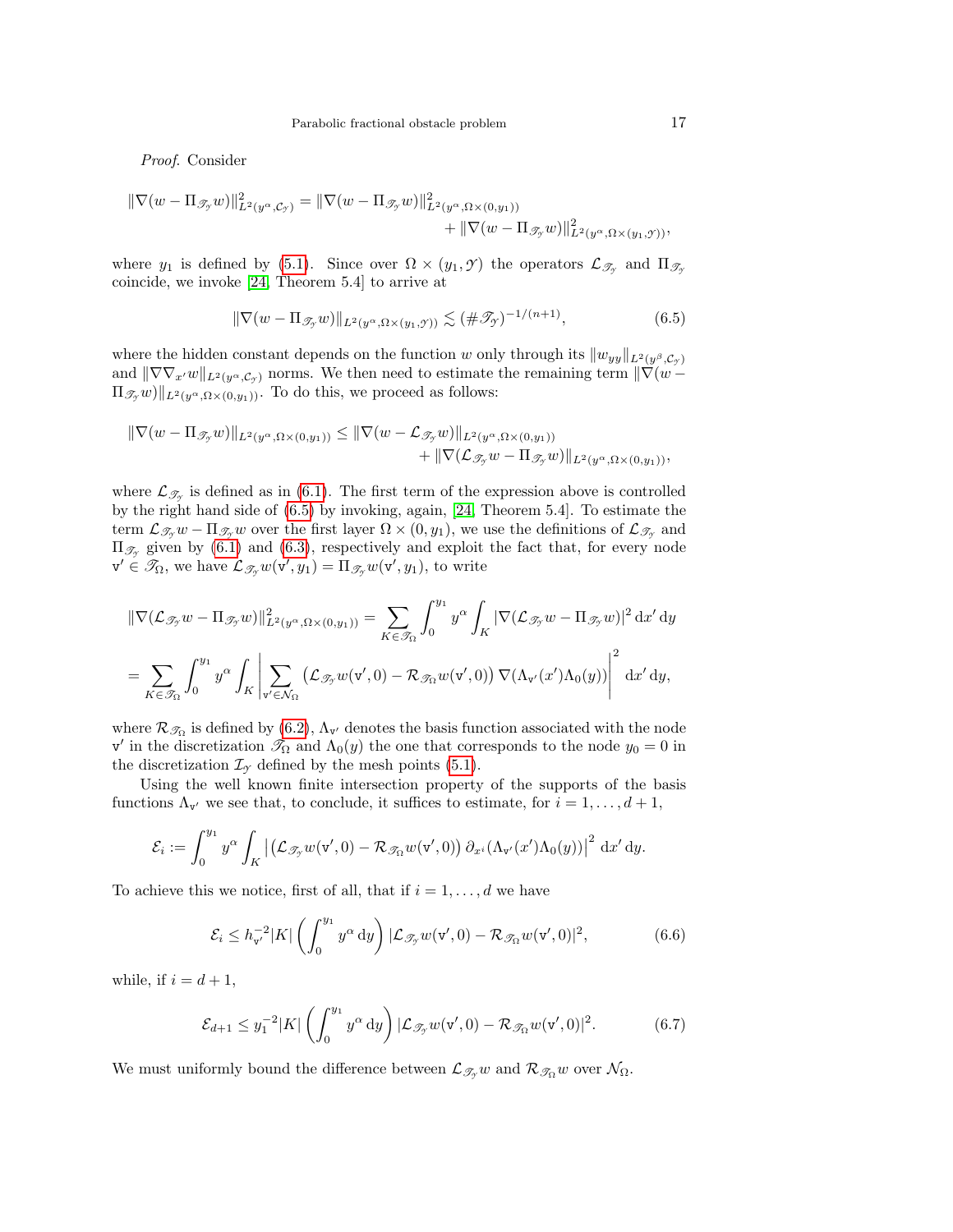Since  $\int \mu_2(y) dy = 1$  and  $\mu_1$  has vanishing moments, we have that, for a.e.  $z' \in \Omega$ ,

$$
\mathcal{R}_{\mathscr{T}_{\Omega}} w(\mathbf{v}', 0) = \int_{S'_{\mathbf{v}'}} \mu_{1, \mathbf{v}'}(x') w(x', 0) \, dx'
$$
  
= 
$$
\int_{S_{(\mathbf{v}', 0)}} \mu_{(\mathbf{v}', 0)}(x', y) \left[w(x', 0) + \nabla_{x'} w(z', y)(\mathbf{v}' - x')\right] dx' dy.
$$

Using this we see that, for any  $v' \in \mathcal{N}_{\Omega}$ , we have

$$
(\mathcal{L}_{\mathscr{T}_{\mathcal{T}}} - \mathcal{R}_{\mathscr{T}_{\Omega}})w(\mathbf{v}', 0) = \int_{S_{(\mathbf{v}',0)}} \mu_{(\mathbf{v}',0)} [w(x', y) - w(x', 0)] \, dx' \, dy
$$

$$
+ \int_{S_{(\mathbf{v}',0)}} \mu_{(\mathbf{v}',0)} \nabla_{x'} [w(x', y) - w(z', y)] (\mathbf{v}' - x') \, dx' \, dy
$$

$$
+ \int_{S_{(\mathbf{v}',0)}} \mu_{(\mathbf{v}',0)} \partial_y w(x', y) (0 - y) \, dx' \, dy = I + II + III.
$$

We now proceed to bound each one of these terms separately.

• Bound on III: Using the scaling properties of the function  $\mu_{(\mathbf{v}',0)}$  and the Cauchy-Schwarz inequality we obtain

$$
|\text{III}| \leq \frac{1}{h_{\mathsf{v}'}^d} \left( \int_{S_{(\mathsf{v}',0)}} y^{-\alpha} \, \mathrm{d} x' \, \mathrm{d} y \right)^{1/2} \| \partial_y w \|_{L^2(y^{\alpha}, S_{(\mathsf{v}',0)})}.
$$

Since w is  $\alpha$ -harmonic and [\(5.1\)](#page-9-0) dictates the grading of the mesh  $\mathscr{T}_{\gamma}$  on the extended dimension, we have that  $\|\partial_y w\|_{L^2(y^{\alpha}, S_{(y',0)})} \lesssim M^{-1}$ , where  $M^d \approx \# \mathscr{T}_{\Omega}$ ; see [\[24,](#page-20-3) §5.2]. This yields

<span id="page-17-0"></span>
$$
|\text{III}| \lesssim \frac{1}{h_{\mathbf{v}'}^d} \left( \int_{S_{(\mathbf{v}',0)}} y^{-\alpha} \, \mathrm{d}x' \, \mathrm{d}y \right)^{1/2} M^{-1} \lesssim \frac{1}{h_{\mathbf{v}'}^{d/2}} \left( \int_0^{y_1} y^{-\alpha} \, \mathrm{d}y \right)^{1/2} M^{-1}. \tag{6.8}
$$

• *Bound on* I: A mean value result allows us to write

$$
|\mathcal{I}| \leq \int_{S_{(\mathbf{v}',0)}} \mu_{(\mathbf{v}',0)} |\partial_y w(x',\eta(y))|y \,dx' \,dy.
$$

After this, we proceed as in the bound for III to conclude

$$
|\mathbf{I}| \lesssim \frac{1}{h_{\mathbf{v}'}^d} \left( \int_{S_{(\mathbf{v}',0)}} y^{-\alpha} \, \mathrm{d}x' \, \mathrm{d}y \right)^{1/2} M^{-1} \lesssim \frac{1}{h_{\mathbf{v}'}^{d/2}} \left( \int_0^{y_1} y^{-\alpha} \, \mathrm{d}y \right)^{1/2} M^{-1}.\tag{6.9}
$$

• Bound on II: We use that w is  $\alpha$ -harmonic and a mean value theorem to get

$$
\begin{aligned} |\mathrm{II}| &\leq \frac{1}{h_{\mathtt{v}'}^{d-2}y_1} \int_{S_{(\mathtt{v}',0)}} |\nabla^2_{x'} w(\xi(x',z),y)| \,\mathrm{d} x' \,\mathrm{d} y \\ &\leq \frac{1}{h_{\mathtt{v}'}^{d-2}y_1} \left(\int_{S_{(\mathtt{v}',0)}} y^{-\alpha} \,\mathrm{d} x' \,\mathrm{d} y\right)^{1/2} \|\nabla^2_{x'} w\|_{L^2(y^{\alpha},S_{(\mathtt{v}',0)})}. \end{aligned}
$$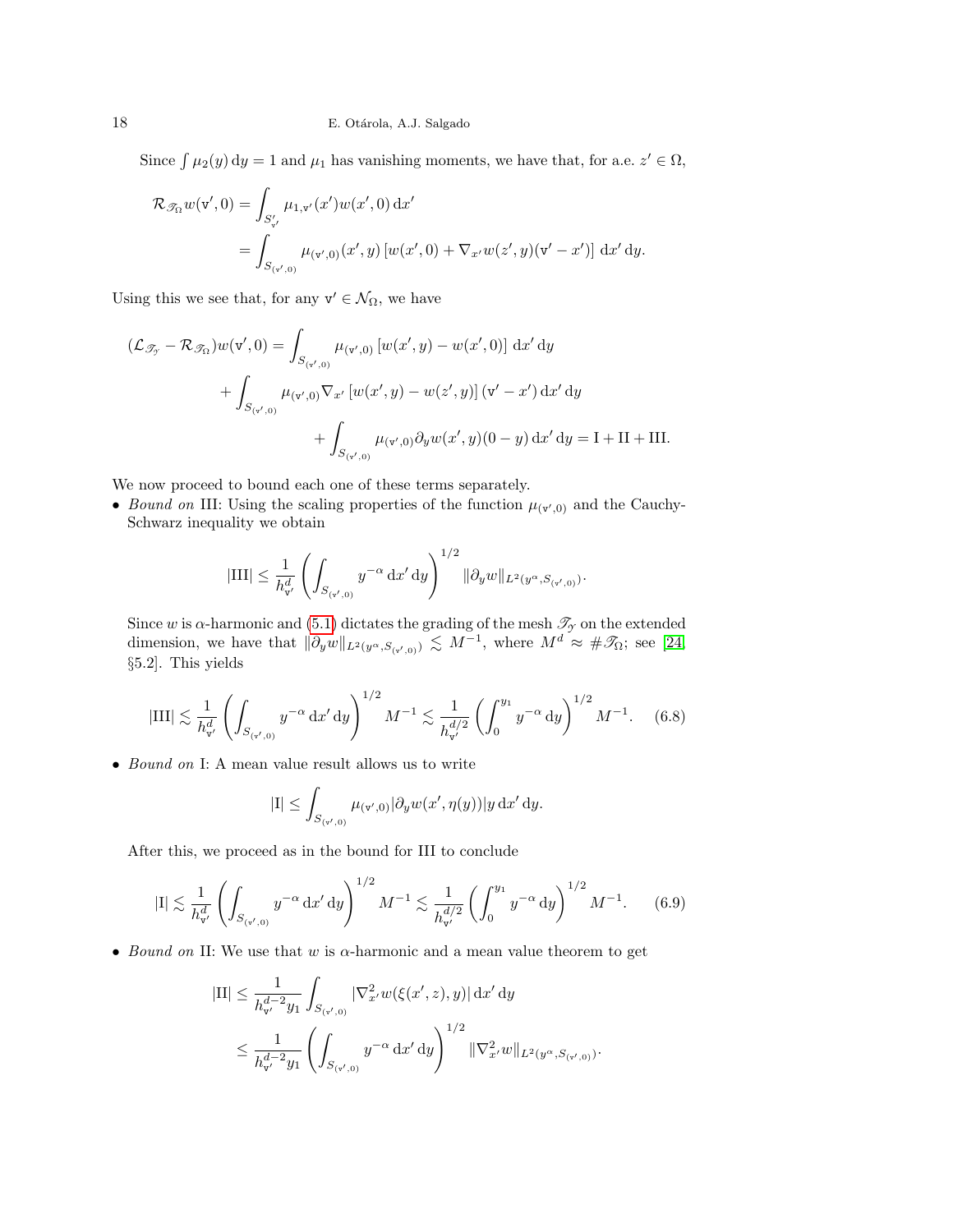Using the local regularity results of [\[24,](#page-20-3) Theorem 2.9], we derive

$$
\|\nabla_{x'}^2 w\|_{L^2(y^{\alpha}, \Omega \times (0,y_1))}^2 \lesssim y_1 \|\operatorname{tr}_{\Omega} w\|_{\mathbb{H}^{1+s}(\Omega)}^2.
$$

This allows us to obtain

<span id="page-18-0"></span>
$$
|\mathrm{II}| \lesssim \frac{1}{h_{\mathbf{v}'}^{d-2} y_1^{1/2}} \left( \int_{S_{(\mathbf{v}',0)}} y^{-\alpha} \, \mathrm{d}x' \, \mathrm{d}y \right)^{1/2} \lesssim \frac{1}{h_{\mathbf{v}'}^{d/2-2} y_1^{1/2}} \left( \int_0^{y_1} y^{-\alpha} \, \mathrm{d}y \right)^{1/2}. \tag{6.10}
$$

To conclude we insert  $(6.8)$ – $(6.10)$  into  $(6.6)$  and  $(6.7)$ . If  $i = 1, ..., d$  we have

$$
\mathcal{E}_{i} \lesssim h_{\mathbf{v}'}^{d-2} \left( \int_{0}^{y_{1}} y^{\alpha} dy \right) \left[ \mathbf{I}^{2} + \mathbf{II}^{2} + \mathbf{III}^{2} \right] \n\lesssim h_{\mathbf{v}'}^{d-2} \left( \int_{0}^{y_{1}} y^{\alpha} dy \right) \left( \int_{0}^{y_{1}} y^{-\alpha} dy \right) \left[ \frac{M^{-2}}{h_{\mathbf{v}'}^{d}} + \frac{1}{h_{\mathbf{v}'}^{d-4} y_{1}} \right] = \mathcal{E}_{i,1} + \mathcal{E}_{i,2}.
$$

Using the fact that  $y^{\alpha} \in A_2(\mathbb{R}^{d+1})$ 

$$
\mathcal{E}_{i,1} = \left(\frac{1}{y_1} \int_0^{y_1} y^{\alpha} dy\right) \left(\frac{1}{y_1} \int_0^{y_1} y^{-\alpha} dy\right) \frac{y_1^2}{h_{\mathbf{v}'}} M^{-2} \lesssim (\#\mathscr{T}_{\mathcal{Y}})^{-\frac{2}{(n+1)}},
$$

where we have used that  $M \approx (\# \mathcal{T}_{\Omega})^{1/d} \approx (\# \mathcal{T}_{\gamma})^{1/(d+1)}$  together with the fact that  $y_1/h_{\mathbf{v}'}$  is uniformly bounded. We now proceed to estimate the term  $\mathcal{E}_{i,2}$ :

$$
\mathcal{E}_{i,2} = \left(\frac{1}{y_1} \int_0^{y_1} y^{\alpha} dy\right) \left(\frac{1}{y_1} \int_0^{y_1} y^{-\alpha} dy\right) h_{\mathbf{v}'}^2 y_1.
$$

Since  $y^{\alpha} \in A_2(\mathbb{R}^{n+1})$  and  $h_{\mathbf{v}'} \approx M^{-2}$  we have  $\mathcal{E}_{i,2} \lesssim M^{-2}$ . These yield  $\mathcal{E}_i \lesssim M^{-2}$ . Finally, we focus in the case  $i = d + 1$ :

$$
\mathcal{E}_{d+1} \lesssim \frac{h_{\mathbf{v}'}^d}{y_1^2} \left( \int_0^{y_1} y^{\alpha} dy \right) \left[ \mathbf{I}^2 + \mathbf{II}^2 + \mathbf{III}^2 \right] \lesssim M^{-2} + y_1^{-1} h_{\mathbf{v}'}^4,
$$

where we have used, again, that  $y^{\alpha} \in A_2(\mathbb{R}^{n+1})$ . Since the grading parameter  $\gamma$ satisfies  $\gamma > 3/(2s)$ , we have that, for  $s > 3/8$ ,  $\theta_0 = \min\{1, (8s - 3)/(4s)\} > 0$ . Therefore, we obtain that, for  $\theta < \theta_0$ , we can bound  $\mathcal{E}_{d+1} \lesssim M^{-\theta} \approx (\#\mathscr{T}_{\mathcal{Y}})^{-\theta/(d+1)}$ . Collecting the derived estimates for  $\mathcal{E}_i$ , with  $i = 1, \dots, d$  and  $\mathcal{E}_{d+1}$  gives us [\(6.4\)](#page-15-3).

We now show the stability of the operator  $\Pi_{\mathscr{T}_{\mathscr{I}}}(5.3)$  $\Pi_{\mathscr{T}_{\mathscr{I}}}(5.3)$ .

COROLLARY  $6.2$  (stability). In the setting of Theorem  $6.1$ , we have

$$
\|\nabla \Pi_{\mathscr{T}_{\mathcal{T}}} w\|_{L^2(y^\alpha, \mathcal{C}_{\mathcal{T}})} \lesssim \|w_{yy}\|_{L^2(y^\beta, \mathcal{C}_{\mathcal{T}})} + \|\nabla \nabla_{x'} w\|_{L^2(y^\alpha, \mathcal{C}_{\mathcal{T}})} + \|\operatorname{tr}_\Omega w\|_{\mathbb{H}^{1+s}(\Omega)},
$$

where the hidden constant does not depend on  $\mathcal{T}_{\gamma}$ .

Proof. The result follows as a simple application of Theorem [6.1.](#page-15-4) In fact,

$$
\|\nabla\Pi_{\mathscr{T}_{\mathcal{T}}} w\|_{L^2(y^\alpha,\mathcal{C}_{\mathcal{T}})} \le \|\nabla(w - \Pi_{\mathscr{T}_{\mathcal{T}}} w)\|_{L^2(y^\alpha,\mathcal{C}_{\mathcal{T}})} + \|\nabla w\|_{L^2(y^\alpha,\mathcal{C}_{\mathcal{T}})}
$$

and  $(6.4)$  yield the desired estimate.  $\square$ 

<span id="page-18-1"></span>To conclude let us use this operator to obtain error estimates.

COROLLARY 6.3 (error estimate for  $\mathcal{U}$ ). Assume that  $s > 3/8$  and set

$$
\vartheta_0 = -1, s \in \left[\frac{3}{4}, 1\right), \qquad \vartheta_0 = \frac{8s - 3}{4s}, s \in \left(\frac{3}{8}, \frac{3}{4}\right).
$$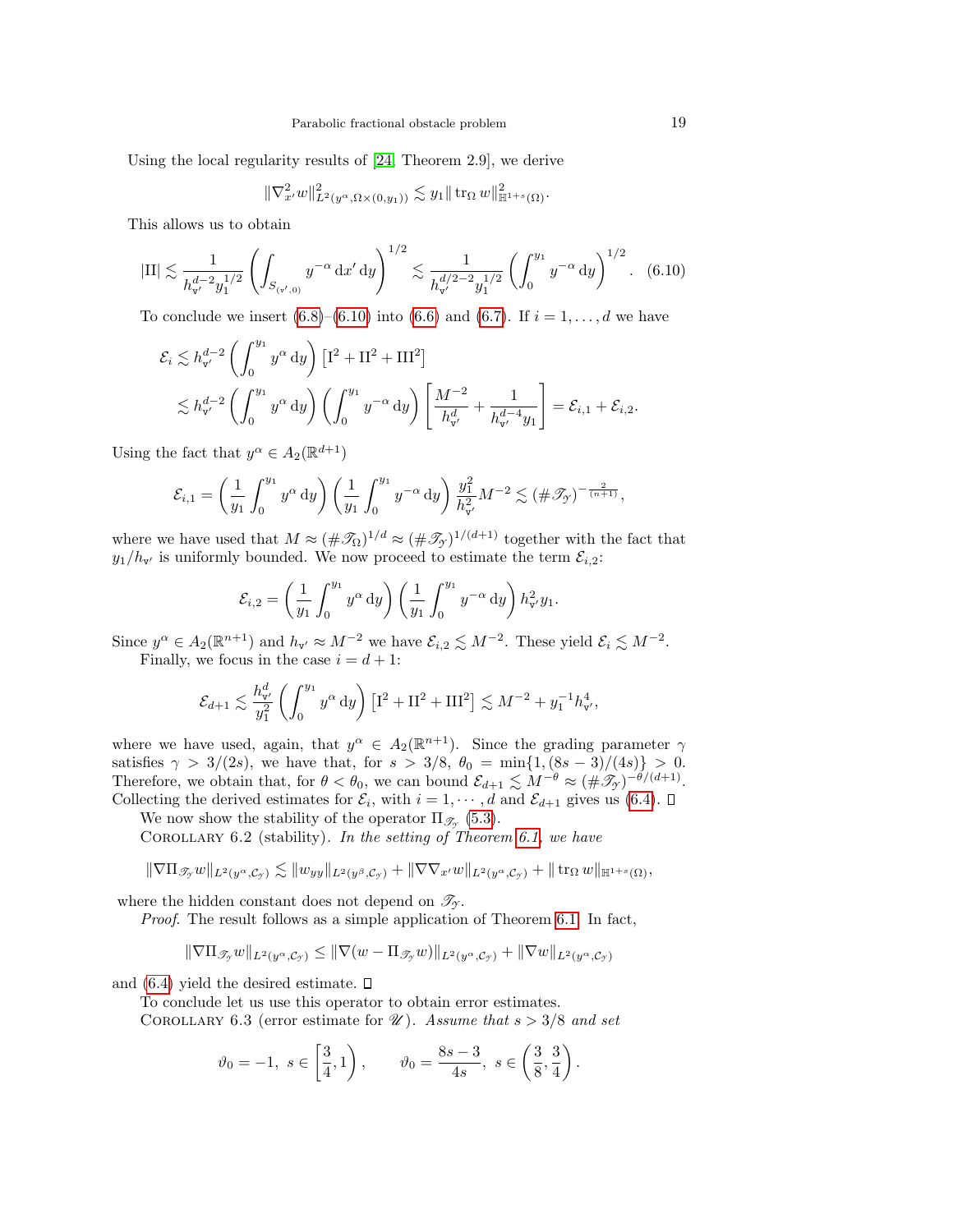In the setting of Theorem [5.5,](#page-12-0) if  $\tau \approx (\#\mathscr{T}_{\gamma})^{\frac{-1}{d+1}}$ , then

<span id="page-19-20"></span>
$$
E(\mathscr{U}, V_{\mathscr{T}_{\mathscr{I}}}) \lesssim |\log \#\mathscr{T}_{\mathscr{I}}|^{s} (\#\mathscr{T}_{\mathscr{I}})^{-\frac{\vartheta}{d+1}} \tag{6.11}
$$

for  $\vartheta < \vartheta_0$ . The hidden constant blows up as  $\vartheta \uparrow \vartheta_0$ , is independent of  $\#\mathcal{T}_{\gamma}$  and depends only on the problem data.

*Proof.* The choice of  $\tau$  and, depending on the value of s, a comparison of the terms  $(\#\mathscr{T}_{\gamma})^{-\theta/(d+1)}$  and  $(\#\mathscr{T}_{\gamma})^{-(1+s)/(d+1)}\tau^{-1/2}$  on the right-hand side of the estimate of Theorem [5.5](#page-12-0) yields the result.  $\square$ 

COROLLARY 6.4 (error estimate for u). Assume that  $s > 3/8$ . In the setting of Theorem [5.5](#page-12-0) and Corollary [6.3](#page-18-1) we have

$$
\mathcal{E}(\mathbf{u}, U_{\mathcal{T}_{\Omega}}^{\tau}) \lesssim |\log \#\mathcal{T}_{\mathcal{Y}}|^s (\#\mathcal{T}_{\mathcal{Y}})^{-\frac{\vartheta}{d+1}}
$$

for  $\vartheta < \vartheta_0$ . The hidden constant blows up as  $\theta \uparrow \theta_0$ , is independent of  $\#\mathcal{I}_\gamma$  and depends only on the problem data.

*Proof.* The desired estimate follows from Corollary [4.4](#page-8-4) and the estimate [\(6.11\)](#page-19-20).  $\Box$ 

#### REFERENCES

- <span id="page-19-8"></span>R.A. Adams. Sobolev spaces. Academic Press, 1975.
- <span id="page-19-0"></span>[2] T.M. Atanackovic, S. Pilipovic, B. Stankovic, and D. Zorica. Fractional Calculus with Applications in Mechanics: Vibrations and Diffusion Processes. John Wiley & Sons, 2014.
- <span id="page-19-12"></span>[3] M.S. Birman and M.Z. Solomjak. Spektralnaya teoriya samosopryazhennykh operatorov v gilbertovom prostranstve. Leningrad. Univ., Leningrad, 1980.
- <span id="page-19-11"></span>[4] H. Brézis. Opérateurs maximaux monotones et semi-groupes de contractions dans les espaces de Hilbert. North-Holland, 1973.
- <span id="page-19-1"></span>[5] A. Bueno-Orovio, D. Kay, V. Grau, B. Rodriguez, and K. Burrage. Fractional diffusion models of cardiac electrical propagation: role of structural heterogeneity in dispersion of repolarization. J. R. Soc. Interface, 11(97), 2014.
- <span id="page-19-7"></span>[6] L. Caffarelli and A. Figalli. Regularity of solutions to the parabolic fractional obstacle problem. J. Reine Angew. Math., 680:191–233, 2013.
- <span id="page-19-6"></span>[7] L. Caffarelli and L. Silvestre. An extension problem related to the fractional Laplacian. Comm. Part. Diff. Eqs., 32(7-9):1245–1260, 2007.
- <span id="page-19-2"></span>[8] W. Chen. A speculative study of 2/3-order fractional laplacian modeling of turbulence: Some thoughts and conjectures. Chaos,  $16(2):1-11$ , 2006.
- <span id="page-19-19"></span>[9] Z. Chen and R.H. Nochetto. Residual type a posteriori error estimates for elliptic obstacle problems. Numer. Math., 84(4):527–548, 2000.
- <span id="page-19-15"></span>[10] P.G. Ciarlet. The finite element method for elliptic problems, volume 40 of Classics in Applied Mathematics. SIAM, Philadelphia, PA, 2002.
- <span id="page-19-13"></span>[11] J. Duoandikoetxea. Fourier analysis. American Mathematical Society, Providence, RI, 2001.
- <span id="page-19-16"></span><span id="page-19-3"></span>[12] A. Ern and J.-L. Guermond. Theory and practice of finite elements. Springer, New York, 2004. [13] P Gatto and J.S. Hesthaven. Numerical approximation of the fractional Laplacian via hp-finite
- elements, with an application to image denoising. J. Sci. Comput., 65(1):249–270, 2015. [14] Y. Ha and F. Bobaru. Studies of dynamic crack propagation and crack branching with peridy-
- <span id="page-19-4"></span>namics. Int. J. Fracture, 162(1-2):229–244, 2010.
- <span id="page-19-9"></span>[15] J. Heinonen, T. Kilpeläinen, and O. Martio. Nonlinear potential theory of degenerate elliptic equations. Oxford University Press, New York, 1993.
- <span id="page-19-5"></span>[16] R. Ishizuka, S.-H. Chong, and F. Hirata. An integral equation theory for inhomogeneous molecular fluids: The reference interaction site model approach. J. Chem. Phys, 128(3), 2008.
- <span id="page-19-14"></span>[17] D. Kinderlehrer and G. Stampacchia. An introduction to variational inequalities and their applications, volume 88 of Pure and Applied Mathematics. Academic Press, 1980.
- <span id="page-19-17"></span>[18] P.P. Korovkin. On convergence of linear positive operators in the space of continuous functions. Doklady Akad. Nauk SSSR (N.S.), 90:961–964, 1953.
- <span id="page-19-18"></span>[19] P.P. Korovkin. On the order of the approximation of functions by linear positive operators. Dokl. Akad. Nauk SSSR (N.S.), 114:1158–1161, 1957.
- <span id="page-19-10"></span>[20] A. Kufner. Weighted Sobolev spaces. Teubner, Leipzig, 1980.